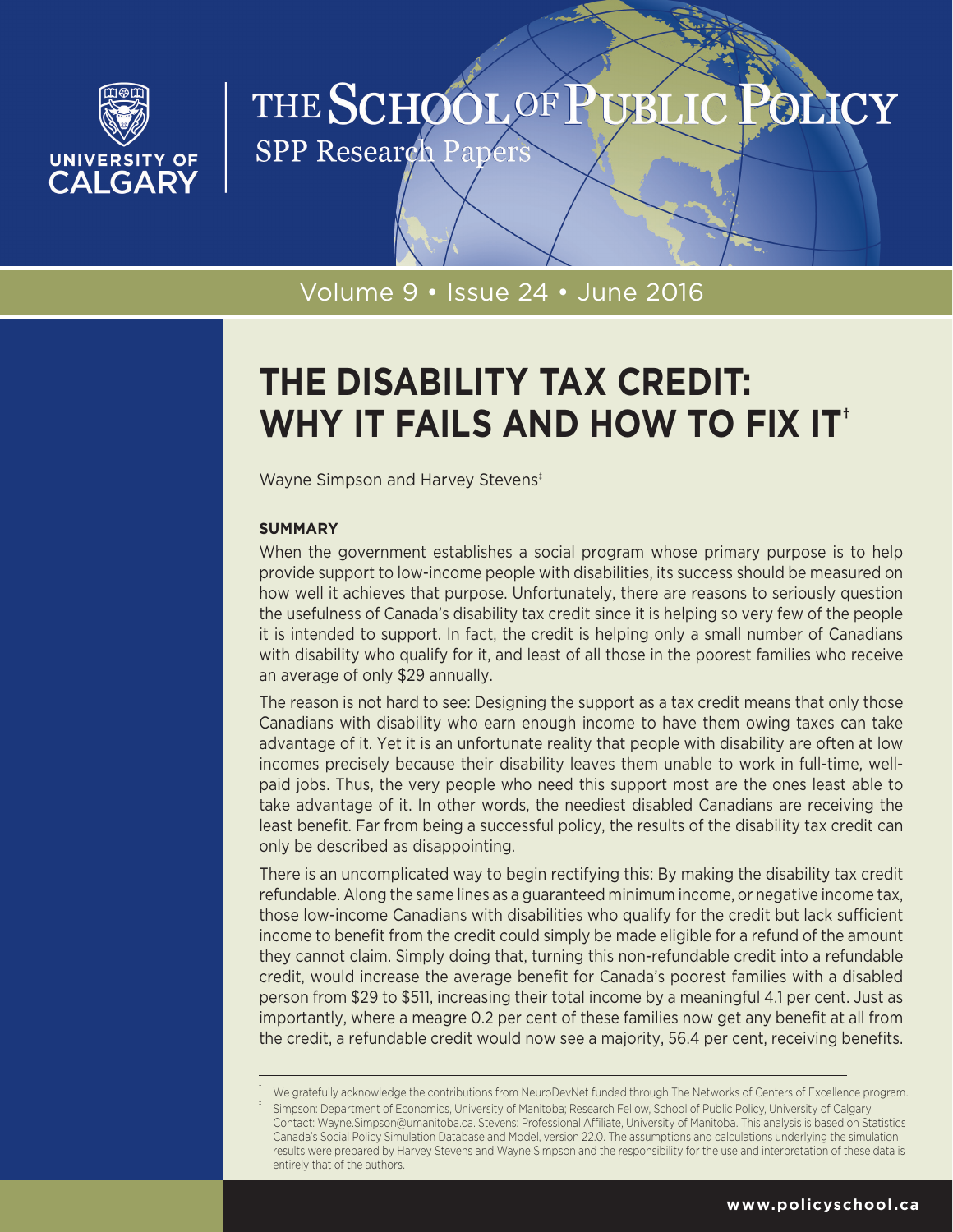We estimate that this would mean added costs to the federal program of a modest \$72 million, or a 17 per cent increase. A similar reform at the provincial level would cost an additional \$31 million.

An even more effective option for ensuring better outcomes for this policy, however, would be to both make the tax credit refundable and enhance it to triple its value. This would ensure that virtually every family with a disabled person below the low income cut-off, would benefit from the credit and this enhancement would raise their incomes a far more consequential 27 per cent.

The costs of this enhanced refundable disability tax credit would be, of course, notably higher, estimated at \$516 million federally and \$240 million provincially, but it would actually achieve the outcomes that this policy ostensibly intends. The current program may be cheaper, but the value it delivers is trifling and the money, therefore, is arguably heavily wasted. For years there have been calls to make this tax credit work better through refundability. We now have evidence that an enhanced refundable disability tax credit would make the significant difference in the lives of lowincome Canadians with disabilities that the policy was designed to do, but has so far largely failed to do.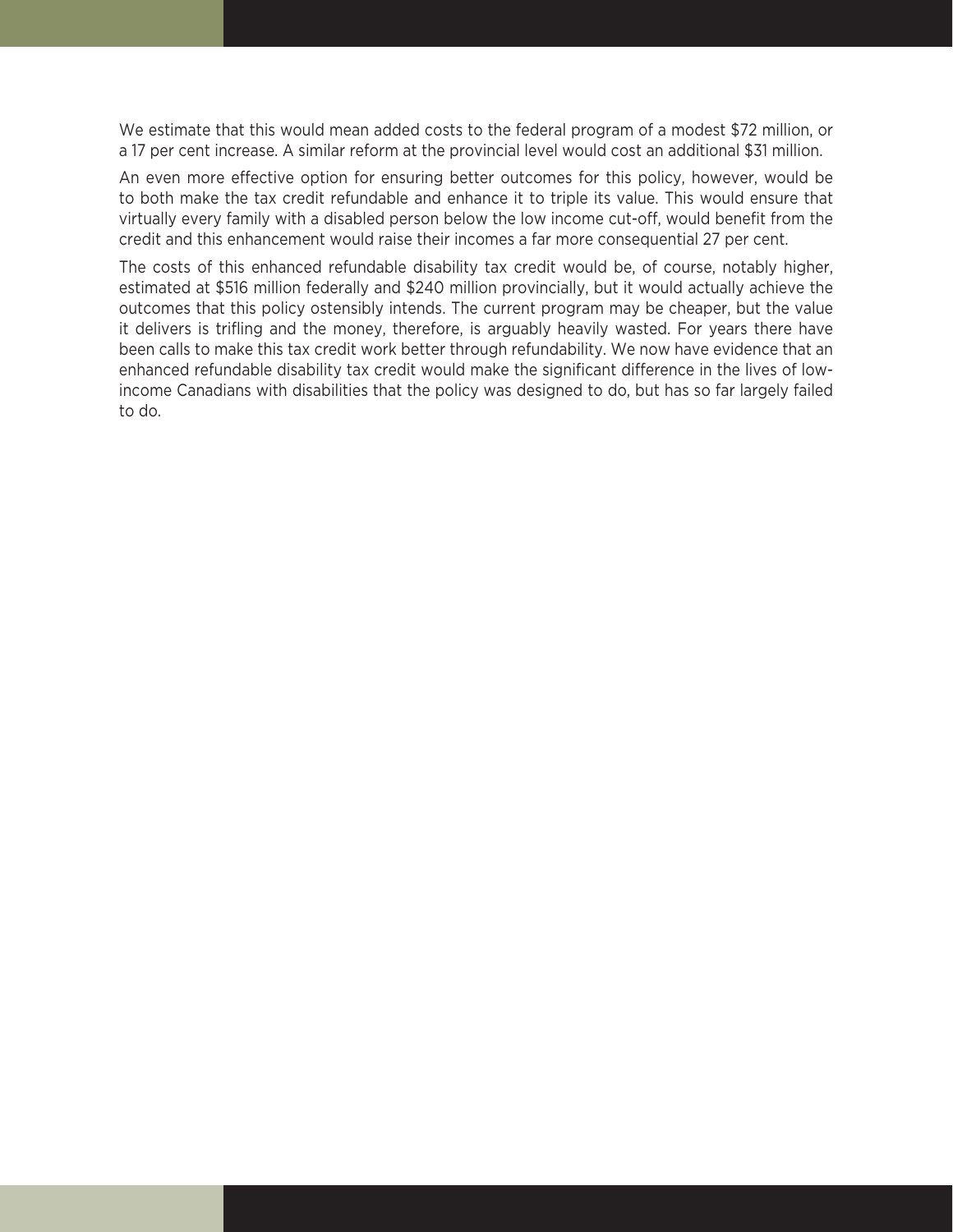# **1. INTRODUCTION**

One consequence of population aging is a rising incidence of disability, as older adults are more likely to suffer the onset of a physical or mental disability.<sup>1</sup> In addition, many Canadians face lifelong disabilities, including such neurodevelopmental disorders as cerebral palsy and autism, which are more prevalent at younger ages.<sup>2</sup> Whatever the source, these disabilities may result in barriers to employment that can have a dramatic impact on income. Hum and Simpson,<sup>3</sup> for example, found substantial differences in employment, hours worked and earnings for working-age adults with disabilities compared to their counterparts without disabilities. These earnings differences are likely an important factor accounting for the higher incidence of poverty among persons with disabilities in Canada and their greater reliance on government transfers as an income source.<sup>4</sup>

One principal government transfer is the federal disability tax credit (DTC). The DTC is a non-refundable credit designed to assist persons with disabilities and their caregivers along with other related deductions for medical, child-care, and disability expenses. Disabled persons whose impairment is markedly restricted, or who are expected to restrict their activities of daily living for a continuous period of at least 12 months, are eligible for the DTC based on examination by a qualified practitioner and submission of a T2201 Disability Tax Credit Certificate to the Canada Revenue Agency for approval. Approval, which is potentially retroactive, allows the credit to be claimed as long as the disability persists. Although full utilization of the credit requires sufficient offsetting taxable income, all or part of the credit may be transferred to a spouse or common-law partner or to another supporting person. In addition, the provinces and territories have their own non-refundable disability tax-credit programs and tax-credit rates as part of their provincial tax systems. The provinces also offer social assistance benefits to qualifying persons with disabilities, either as distinct programs (such as in British Columbia, Alberta, Saskatchewan and Ontario) or as additional benefits for social assistance recipients classified as disabled.<sup>5</sup>

One of the important limitations of the DTC for low-income persons with disabilities is its design as a non-refundable credit. If persons with disabilities are limited in earning income and more likely to fall into poverty, then they are also more likely to have insufficient taxable income to take full advantage of the DTC. In other words, those with disabilities who are most in need of assistance may be given little support by the DTC in its current design even if the unused portion of the tax credit may be transferred in some cases. In discussing tax reform and income inequality before the House of Commons standing

*<sup>1</sup>* Derek Hum and Wayne Simpson, *Life Cycle Incidence and Employment of Persons with Disabilities in Canada* (Ottawa: Statistics Canada Employment Equity Data Program, 1995); Derek Hum and Wayne Simpson, "Disability Onset among Aging Canadians: Evidence from Panel Data," *Canadian Journal on Aging* 21, 1 (2002), 117-136.

*<sup>2</sup>* Christine Bizier et al., "Developmental Disabilities among Canadians aged 15 years and older, 2012," *Canadian Survey on Disability 2012* (Ottawa: Statistics Canada, December 3, 2015), http://www.statcan.gc.ca/pub/89-654-x/89-654-x2015003 eng.pdf.

*<sup>3</sup>* Derek Hum and Wayne Simpson, *"Canadians with Disabilities and the Labour Market" Canadian Public Policy 22 (3), 1996, 285-299*

*<sup>4</sup>* Council of Canadians with Disabilities, "As a Matter of Fact: Poverty and Disability in Canada" (2013), http://www.ccdonline.ca/en/socialpolicy/poverty-citizenship/demographic-profile/poverty-disability-canada.

<sup>&</sup>lt;sup>5</sup> See, for example, the Financial Consumer Agency of Canada website for specific provincial and territorial tax-credit programs for persons with disabilities at: http://www.fcac-acfc.gc.ca/Eng/forConsumers/lifeEvents/livingDisability/Pages/ Resource-Ressourc.aspx#provincial.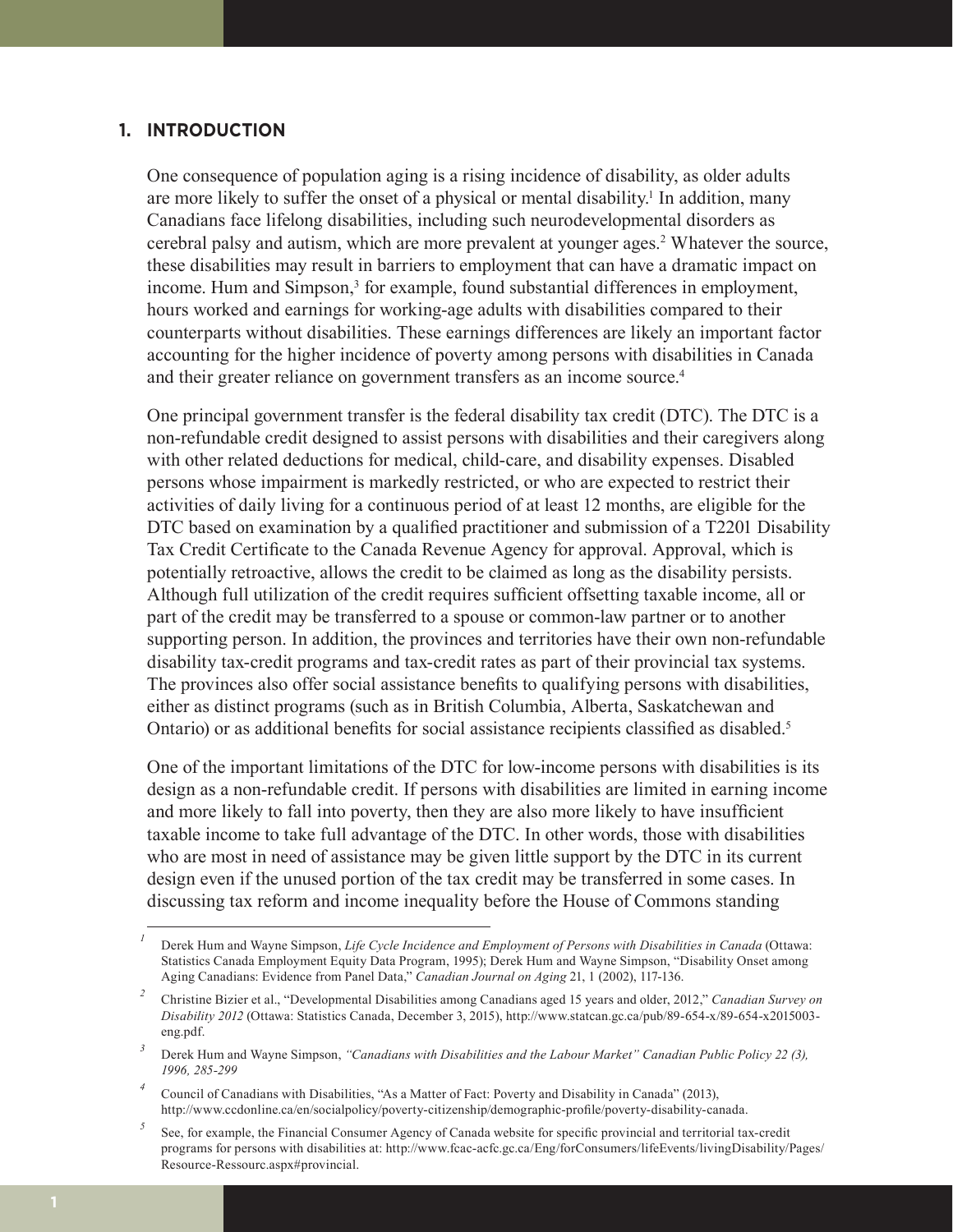committee on finance, Boadway<sup>6</sup> recommended that Parliament should "significantly enhance the disability tax credit, make it refundable, and make it available to all persons receiving provincial disability support. It is a scandal that the most disadvantaged persons in society are given so little support by the federal government." The Council of Canadians with Disabilities also recommends a refundable DTC as a crucial component, along with reforms to provincial welfare and disability supports, of a basic income plan for persons with disabilities<sup>7</sup>

In this paper we take up the issues associated with improvement of the DTC, using the SPSD/M database and model. First, in Section 2 we examine the current level of support provided by the disability tax credit and assess its adequacy in terms of income support for those families most in need. In Section 3 we then explain how the current non-refundable credit could be extended to include a refundable credit and assess its impact on income support for persons with disabilities. In Section 4 we examine the impact of a comparable reform of the provincial credit and the impact of a combined reform of the federal and provincial disability tax credits. In Section 5 we consider behavioural response to our proposed changes to the DTC, particularly the issue of increased applications for coverage. Section 6 summarizes our results and suggests areas for further research.

# **2. THE CURRENT DISABILITY TAX CREDIT AND POTENTIAL ENHANCEMENT**

The SPSD/M package uses individual administrative data from personal income tax returns and unemployment claimant histories as well as survey data on family incomes, employment and expenditure patterns to provide a micro-statistically representative sample of Canadians.<sup>8</sup> Using SPSD/M version 22.0 and projecting to 2014, we estimate the total number of adults who qualified for the disability tax credit for themselves to be 499,302.9 Another 180,883 adults qualified for the disability tax credit for dependents, for a combined total of 680,185 qualifying adults. Table 1 below shows the breakdown by taxable income status and whether the adult paid any federal income taxes.

Table 1 shows that the disability tax credit for oneself had no effect on 301,458 (60 per cent) of the 499,302 eligible for the credit because they either had no taxable income or their basic federal tax payable was less than the value of their combined non-refundable tax credits. An additional 5,895 filers of those eligible (one per cent) paid no federal taxes, thus limiting the value of the disability tax credit to only \$327. For the remaining 191,949 of those eligible for a disability tax credit (38 per cent), it resulted in a reduction of their federal taxes of \$1,163, just slightly lower than the maximum amount of \$1,165. As a result, the average value of the disability tax credit across all eligible claimants was only \$553.

*<sup>6</sup>* Robin Boadway, "Submission to the House of Commons Standing Committee" (April 25, 2013), 3, http://www.parl.gc.ca/ Content/HOC/Committee/411/FINA/WebDoc/WD6079428/411\_FINA\_IIC\_Briefs%5CBoadwayRobinE.pdf.

*<sup>7</sup>* Council of Canadians with Disabilities, "A Basic Income Plan for Canadians with Severe Disabilities" (2010), http://www.ccdonline.ca/en/socialpolicy/poverty-citizenship/income-security-reform/basic-income-plan-for-canadianswith-severe-disabilities.

*<sup>8</sup>* Statistics Canada, "SPSD/M Product Overview" (Ottawa: Statistics Canada, 2013).

<sup>&</sup>lt;sup>9</sup> See Appendix B for a description of the methodology for growth projection in SPSD/M 22.0.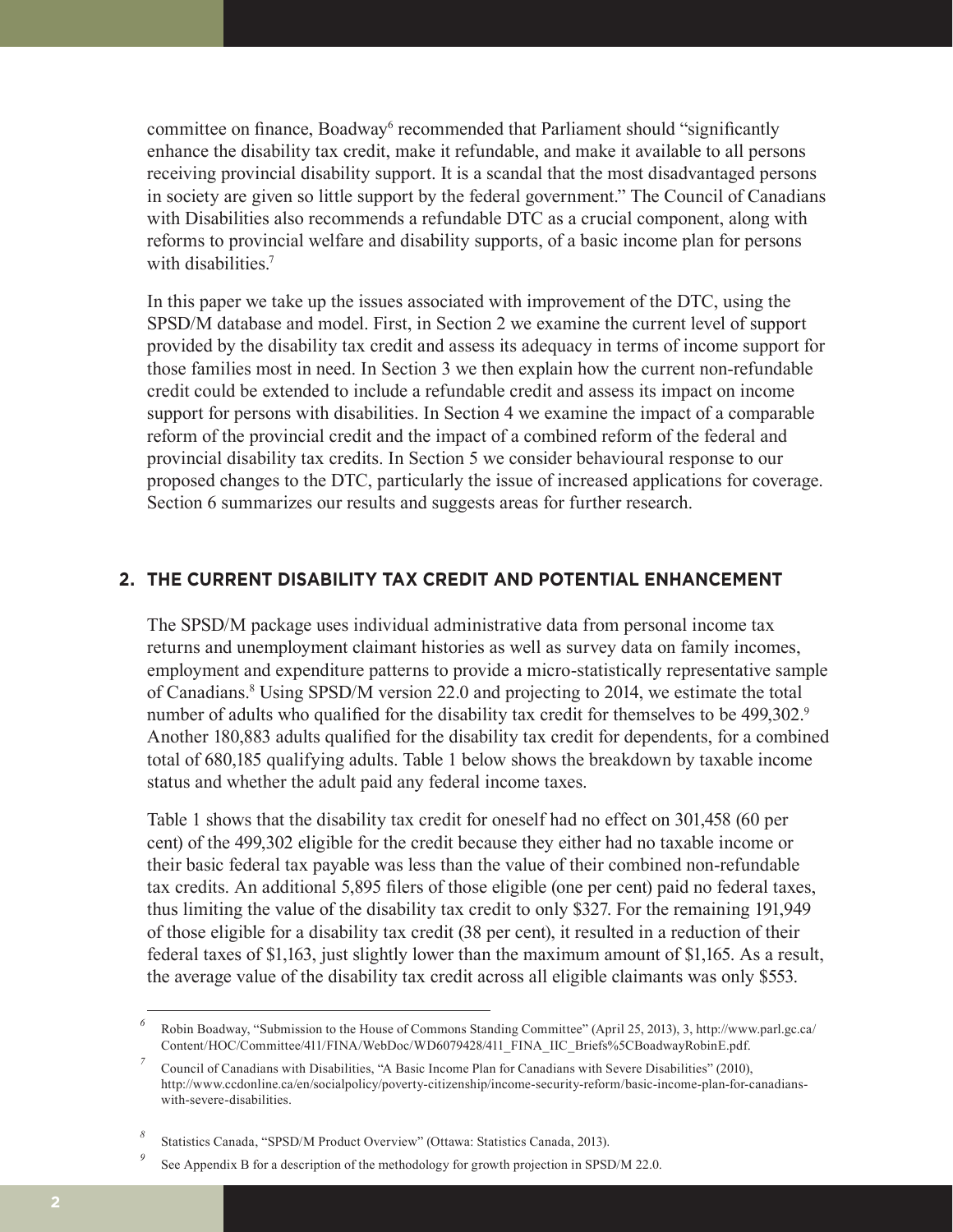|                                                                           |                               | <b>Disability Credit</b><br>for Self   |                                | <b>Disability Credit</b><br>for Dependents |                                | Total<br><b>Disability Credit</b> |                                |
|---------------------------------------------------------------------------|-------------------------------|----------------------------------------|--------------------------------|--------------------------------------------|--------------------------------|-----------------------------------|--------------------------------|
| <b>Basic Federal Tax Payable by</b><br><b>Any Federal Tax Paid Status</b> | <b>Total</b><br><b>Adults</b> | <b>Total Claiming</b><br><b>Credit</b> | Average<br>Credit <sup>1</sup> | <b>Total Claiming</b><br>Credit            | Average<br>Credit <sup>1</sup> | <b>Total Claiming</b><br>Credit   | Average<br>Credit <sup>1</sup> |
| No Tax Payable                                                            | 1.878.952                     | 35.659                                 | \$0                            | 3.580                                      | \$0                            | 39.239                            | \$0                            |
| Basic Tax Payable <= Total<br><b>NRTCs</b>                                | 7.890.823                     | 265.799                                | $$155^2$                       | 48.972                                     | $$226^2$                       | 314.771                           | $$166^2$                       |
| Basic Tax Payable > Total NRTCs                                           | 18.715.081                    | 197.844                                | \$1.138                        | 128.331                                    | \$1.160                        | 326.175                           | \$1.145                        |
| - No Fed. Tax Paid                                                        | 162.073                       | 5.895                                  | \$327                          | 128                                        | \$186                          | 6.023                             | \$324                          |
| - Any Fed. Tax Paid                                                       | 18.553.008                    | 191.949                                | \$1.163                        | 128,203                                    | \$1.158                        | 320.152                           | \$1,161                        |
| <b>TOTAL</b>                                                              | 28,484,856                    | 499.302                                | \$533                          | 180.883                                    | \$883                          | 680.185                           | \$626                          |

#### **TABLE 1 NUMBER OF ADULTS CLAIMING A DISABILITY TAX CREDIT FOR SELF AND DEPENDENTS BY TAXABLE INCOME AND TAX-PAID STATUS – CANADA, 2014**

Notes:

1. This figure is calculated as the difference in federal income taxes with and without a claim for the disability tax credit.

2. For these tax filers, the actual value in terms of reduced taxes payable would be \$0.

A similar picture emerges for those adults able to claim a disability tax credit for dependents. For the 71 per cent who paid any federal taxes, the disability tax credit resulted in a reduction of \$1,158 in taxes paid. Overall, it was worth only \$883. For the combined disability tax credit for self and dependents, 52 per cent had either no taxable income or taxable income less than the full value of their non-refundable tax credits, resulting in their disability tax credit having no effect on reducing tax payable. Another one per cent did not pay any federal tax and the disability tax credit was worth \$324 for them.<sup>10</sup> Only for the remaining 47 per cent of adults with a disability tax credit did the credit reduce their tax payable by a substantial amount, \$1,161.

The total value of the disability tax credit in reducing tax payable for oneself was \$266 million in 2014, while the additional value for those claiming for dependents was \$162 million, resulting in a total reduction in federal tax payable under the current DTC of \$426 million. What impact did these tax credits have on recipient families? Table 2 estimates the total impact of the current DTC in reducing the average federal tax payable by each adult according to family income, which allows us to assess the impact of the DTC by level of need. We assess the impact for adults claiming the DTC either for themselves and/ or a dependent member according to whether their family income is: below the Statistics Canada low income cut-off (LICO); one to two times the LICO; two to three times the LICO; or more than three times the LICO. At present, 9.1 per cent of adults with a DTC are below the LICO, receiving an average credit of \$29. Less than one per cent of them obtain a reduction in tax payable. In contrast, 32.3 per cent of adults receiving the DTC have a family income of one to two times the LICO and receive an average credit of \$368; 28.4 per cent of adults have a family income of two to three times the LICO and receive an average credit of \$707; and 30.2 per cent of adults have a family income three or more times the LICO and receive an average credit of \$1,006. In other words, the poorest Canadians claiming the DTC, those with a family income below the low-income standard, receive the

<sup>&</sup>lt;sup>10</sup> An important source of low income is the lack of employment and earnings, as suggested earlier. Only two per cent of those with no taxable income claiming the DTC were employed and only 35 per cent of those with federal tax payable less than the value of their non-refundable tax credits, including the DTC, were employed, well below the employment rates for those claiming the full DTC (65 per cent) and the employment rates in the corresponding categories for tax filers not claiming the DTC. See Appendix A, Table A1 for further details.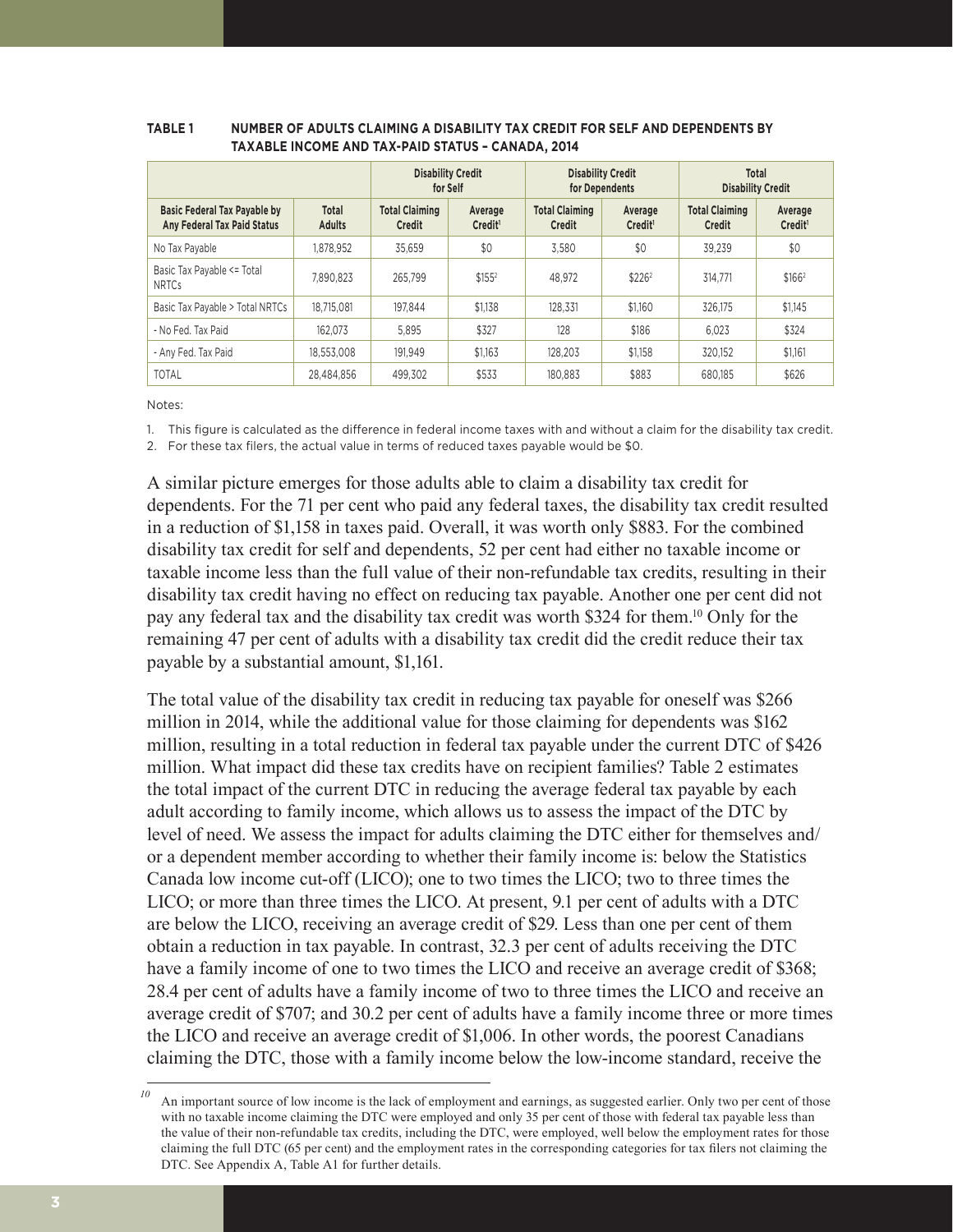lowest average credit of any income group, illustrating the limitations of the current nonrefundable-credit design in delivering benefits to those adults with disabilities most in need of the benefit. They receive only a small portion (4.6 per cent) of the average credit of \$626 paid to all adults claiming the DTC.

| After-Tax LICO Status              |                      | <b>Current Non-refundable Disability Tax Credit</b> |                                                              |                         |  |  |  |
|------------------------------------|----------------------|-----------------------------------------------------|--------------------------------------------------------------|-------------------------|--|--|--|
|                                    | % of All Adults      | % Benefiting From NRTC <sup>1</sup>                 | <b>Average Value of Credit for</b><br>Those Benefiting (All) | % of Total Income (All) |  |  |  |
| Below LICO                         | 9.1%                 | 0.2%                                                | \$1,160 (\$29)                                               | $3.6\% (0.2\%)$         |  |  |  |
| 1 – 2 x LICO                       | 32.3%                | 24.1%                                               | $$1,097($ \$368)                                             | $3.0\%$ (1.5%)          |  |  |  |
| $2 - 3 \times$ LICO                | 28.4%                | 54.2%                                               | \$1,110 (\$707)                                              | $2.3\%$ (1.9%)          |  |  |  |
| $3+x$ LICO                         | 30.2%                | 82.0%                                               | $$1,182$ (\$1,006)                                           | 1.5% (1.5%)             |  |  |  |
| <b>TOTAL</b><br>(Number of Adults) | 100.0%<br>(680, 185) | 47.9%                                               | \$1,145(\$626)                                               | 1.9% (1.6%)             |  |  |  |

| <b>TABLE 2</b> | <b>ESTIMATED VALUE OF THE CURRENT (NON-REFUNDABLE) DISABILITY TAX CREDIT IN REDUCING</b> |
|----------------|------------------------------------------------------------------------------------------|
|                | TAX PAYABLE BY ADULTS BY THE TAX FILER'S AFTER-TAX LOW-INCOME FAMILY STATUS              |

Note:

1. This is defined as those claiming a disability tax credit whose basic federal tax payable is greater than their total nonrefundable tax credits.

One obvious way to enrich the credit would be to increase the maximum credit from the existing \$7,766 by more than simply an adjustment for inflation.<sup>11</sup> For example, if we triple the value of the current credit to \$23,298, then a maximum claim of 15 per cent of this credit would be \$3,495 or 45 per cent of the gross value of the maximum credit of \$7,766 in 2014. In the remainder of this section we consider a non-refundable DTC of this size to assess its impact on the circumstances of persons with disabilities claiming the credit before turning to an examination of the impact of a refundable DTC in the next section. Table 3 presents the results for the current non-refundable DTC with a maximum benefit of \$1,165 in 2014 and for an enhanced non-refundable DTC with a maximum benefit of \$3,495. Our estimates apply to an increase in the value of the DTC for the adult and any qualifying dependents, since we assume the continuation of provisions allowing the transfer of all or part of the credit to an eligible supporting person.

<sup>&</sup>lt;sup>11</sup> The maximum credit for 2015 is \$7,899, an increase of 1.7 per cent over 2014, which follows on an increase of 0.9 per cent from 2013 to 2014.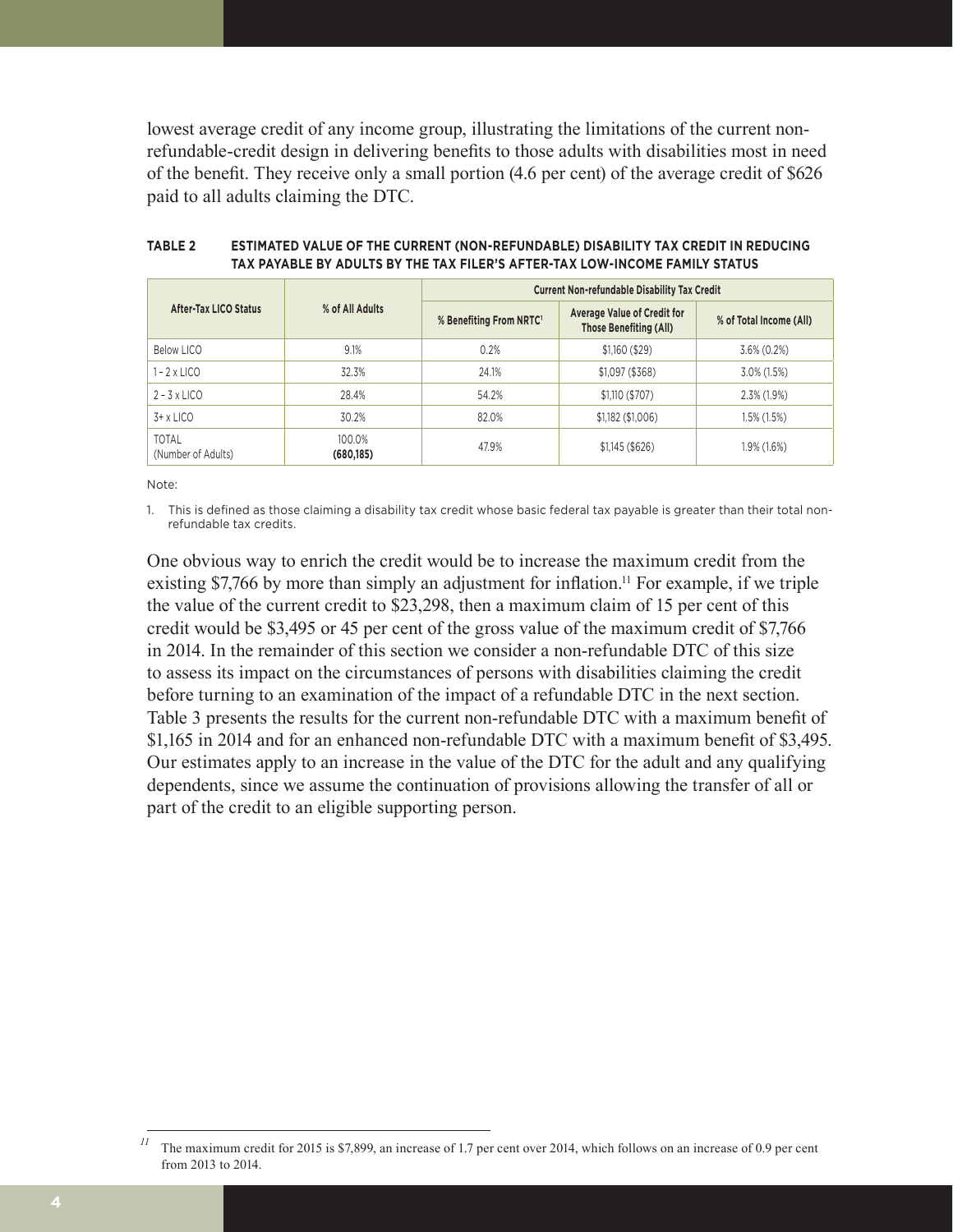| After-Tax LICO<br><b>Status</b>  |                 | Current Non-refundable DTC1 |                      |          | Enhanced Non-refundable DTC <sup>2</sup> | Additional Benefit of Enhanced DTC3 |                      |  |
|----------------------------------|-----------------|-----------------------------|----------------------|----------|------------------------------------------|-------------------------------------|----------------------|--|
|                                  | % of all adults | Av. Bft.                    | % of Total<br>Income | Av. Bft. | % of Total<br>Income                     | Av. Bft.                            | % of Total<br>Income |  |
| Below LICO                       | 9.1%            | \$29                        | 0.2%                 | \$30     | 0.2%                                     | \$2                                 | 0.01%                |  |
| $1-2 \times LICO$                | 32.3%           | \$368                       | 1.5%                 | \$625    | 3.5%                                     | \$257                               | 1.0%                 |  |
| $2-3 \times LICO$                | 28.4%           | \$707                       | 1.9%                 | \$1.437  | 3.9%                                     | \$735                               | 2.0%                 |  |
| $3+x$ LICO                       | 30.2%           | \$1,006                     | 1.5%                 | \$2,490  | 3.7%                                     | \$1,483                             | 2.2%                 |  |
| <b>TOTAL</b>                     | 100.0%          | \$626                       | 1.6%                 | \$1.366  | 3.4%                                     | \$740                               | 1.8%                 |  |
| (N)                              | 680.185         |                             |                      |          |                                          |                                     |                      |  |
| <b>Total Benefits</b><br>Payable |                 | \$426.0M                    |                      | \$929.3M |                                          | \$503.3M                            |                      |  |

#### **TABLE 3 IMPACT OF AN ENHANCED DTC FOR ADULTS AND DEPENDENTS BY THE TAX FILER'S AFTER-TAX LOW-INCOME FAMILY STATUS**

Notes:

1. With the current DTC, the benefits represent the reductions in tax paid by those claiming the disability tax credit for self and dependents only, as in Table 1.

2. With the enhanced DTC, the benefits represent the reductions in taxes paid by increasing the value of the disability tax credit from \$7,766 to \$23,298 (\$3,495 = \$23,298 x 0.15).

3. The benefits represent the *additional* reductions in taxes paid by increasing the value of the disability tax credit from \$7,766 to \$23,298.

Table 3 shows that an enhanced DTC that increases the potential benefit for adults to 45 per cent of the gross value of the maximum credit of \$7,766 in 2014 would provide benefits of \$929.2 million, or more than twice as much as the current DTC. Very little of that benefit would go to the families most in need, however. The final column in Table 2 shows the incremental effect of the enhancement would only be \$2 on average for families below the LICO or less than 0.1 per cent of the taxable income for this group, as most of the individuals in this group would not have sufficient taxes owing to take advantage of the enhanced credit.12 In comparison, adults with disabilities in families above the LICO would benefit much more: Families with incomes one to two times the LICO would add \$257 or 1.0 per cent to their income; families with incomes two to three times the LICO would add \$735 or 2.0 per cent to their income; and families with incomes more than three times the LICO would add \$1,483 or 2.2 per cent to their incomes. This is a fairly stark illustration of the limitations of the DTC in its current non-refundable design in helping those adults with disabilities most in need.

# **3. A REFUNDABLE DISABILITY TAX CREDIT**

One limitation of the current DTC is its design as a non-refundable credit, which means that it can only be used to reduce tax liabilities arising from other income sources that may be limited for persons with disabilities. Thus, the current credit of \$7,766 provides a benefit of \$1,165 that can only be subtracted from federal tax owing on taxable income, denying

*<sup>12</sup>* Of 499,302 persons eligible to claim the DTC, 35,659 (7.1 per cent) had no taxable income and 17,220 (3.4 per cent) had a level of taxable income below the total value of all non-refundable tax credits they could claim. These individuals would be particularly disadvantaged by the non-refundable design of the current DTC.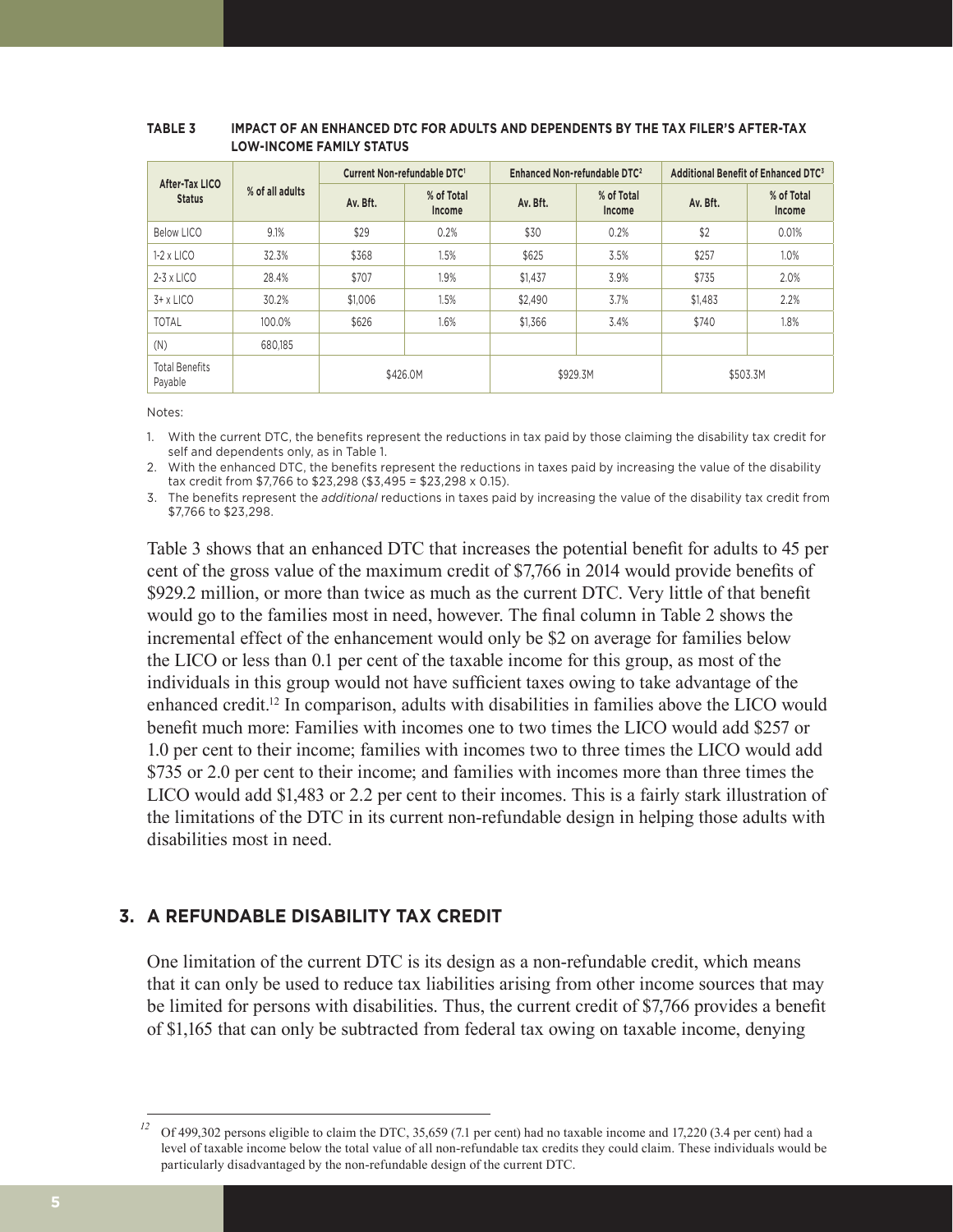benefits in the form of a reduction in taxes to families with insufficient taxable income.<sup>13</sup> When taxes owing after all other tax credits are applied are less than \$1,165 for a tax filer claiming the DTC in its current form, no taxes are paid. If the DTC were a refundable tax credit, on the other hand, the tax filer would be entitled to a benefit corresponding to the difference between taxes owing and the tax credit. An individual with no taxable income and hence no taxes owing after all other credits were applied would receive a benefit payment of \$1,165 under a refundable DTC. The value of the benefit would decline with additional taxable income by the amount of taxes owing, or 15 per cent of taxable income, until additional taxes owing reached \$1,165, at which point no refundable DTC benefit would be paid. Additional taxable income at this point would be taxed in the current fashion.

A refundable DTC benefit would conform to the principle of a negative income tax or what has been more commonly referred to as a guaranteed annual income in Canadian policy discussion.14 The maximum benefit at zero taxes owing after deduction of other tax credits would constitute an additional income guarantee to support persons with disabilities who lack taxable income, while the rate of reduction in the benefit as taxable income increased would constitute the benefit-reduction rate corresponding to the negative income-tax rate. Based on the current DTC design, individual tax filers who qualified for the DTC would be guaranteed a maximum benefit of \$1,165 in additional income assistance with a benefitreduction rate of 15 per cent when additional taxable income results in taxes owing. An illustrative enhanced- and refundable-DTC design would triple the maximum benefit to \$3,495 while retaining the 15 per cent benefit-reduction rate. Our methodology therefore determines the net value or benefit of the refundable disability tax credit for each qualifying adult tax filer to be:

Benefit = Maximum Benefit  $-(0.15$ Taxable Income)

 $\overline{\mathcal{L}}$ ┤  $\int$ - $=\begin{cases} $1165 - $6 \end{cases}$ \$3495 – 0.15 Taxable Income (Enhanced and Refundable DTC) \$1165 0.15Taxable Income (Refundable DTC)  $\lceil 1 \rceil$ 

This refundable credit can be added to the existing non-refundable benefit to provide additional assistance to persons with disabilities in low-income households, although it could also be conceived as a replacement for the current non-refundable credit. Our approach is to treat it as an additional, more targeted benefit. Table 4 shows our estimates of the benefits derived from the current non-refundable disability tax credit in reducing taxes payable, as in Table 3, and the additional value to adults with disabilities that would be realized by first making the credit refundable at its present value and, secondly, by making the credit refundable and enhanced at three times its present value of \$1,165, as in Equation [1].

<sup>&</sup>lt;sup>13</sup> Several other non-refundable tax credits, including the basic personal amount, will be available to tax filers at the standard 15 per cent minimum federal tax rate. We assume in what follows that these credits have been applied to determine remaining taxes owing prior to consideration of the credit available under the DTC.

*<sup>14</sup>* Derek Hum and Wayne Simpson, "A Guaranteed Annual Income? From Mincome to the Millenium," *Policy Options* (January-February, 2001): 78-82; Wayne Simpson and Harvey Stevens, "The Impact of Converting the Federal Nonrefundable Tax Credits Into Refundable Credits," University of Calgary School of Public Policy Research Paper 8, 29 (2015), http://www.policyschool.ucalgary.ca/?q=content/impact-converting-federal-non-refundable-tax-credits-refundablecredits.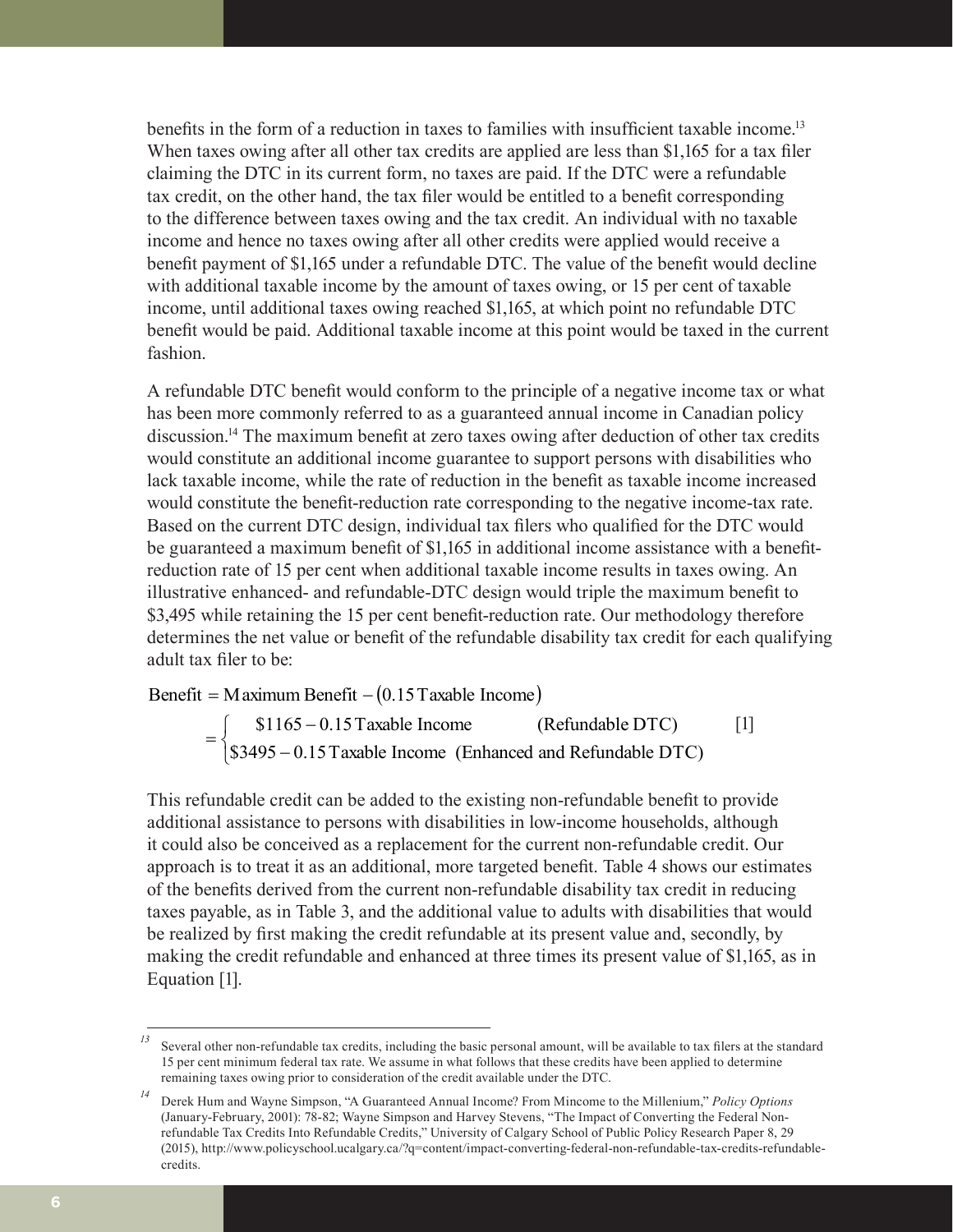| After-Tax<br><b>LICO Status</b> | Current Non-refundable DTC1 |                   |                                      | Refundable DTC <sup>2</sup> |                |                         | Enhanced and Refundable DTC3 |                |                         |
|---------------------------------|-----------------------------|-------------------|--------------------------------------|-----------------------------|----------------|-------------------------|------------------------------|----------------|-------------------------|
|                                 | % with<br><b>Benefits</b>   | Av. Bft.<br>(A  ) | Av. Bft.<br>$%$ of T.I. <sup>4</sup> | % with<br><b>Benefits</b>   | Av. Bft. (All) | Av. Bft.<br>$%$ of T.I. | % with<br><b>Benefits</b>    | Av. Bft. (All) | Av. Bft.<br>$%$ of T.I. |
| Below LICO                      | 0.2%                        | \$29              | 0.2%                                 | 56.4%                       | \$511          | 4.1%                    | 99.9%                        | \$2.526        | 20.3%                   |
| $1-2 \times LICO$               | 24.1%                       | \$368             | 1.5%                                 | 12.7%                       | \$96           | 0.4%                    | 65.8%                        | \$949          | 3.7%                    |
| $2-3 \times LICO$               | 54.2%                       | \$707             | 1.9%                                 | 8.6%                        | \$57           | 0.2%                    | 38.3%                        | \$503          | 1.4%                    |
| 3+ x LICO                       | 82.0%                       | \$1,006           | 1.5%                                 | 4.6%                        | \$38           | < 0.1%                  | 17.3%                        | \$259          | 0.4%                    |
| <b>TOTAL</b>                    | 47.9%                       | \$626             | 1.6%                                 | 13.1%                       | \$106          | 0.3%                    | 46.5%                        | \$758          | 1.9%                    |
| Total<br>Claimants              | 680.185                     |                   | 72.742                               |                             |                | 316.182                 |                              |                |                         |
| <b>TOTAL</b><br><b>BENEFIT</b>  |                             | \$426.0M          |                                      | \$71.8M                     |                |                         | \$515.6M                     |                |                         |

#### **TABLE 4 IMPACT OF A FEDERAL REFUNDABLE DTC FOR ADULTS BY THE TAX FILER'S AFTER-TAX LOW-INCOME FAMILY STATUS**

Notes:

1. Benefits represent the reductions in tax paid by those claiming the current credit. See also Table 3.

2. Benefits represent the value of the refundable disability tax credit paid to those whose taxable income is less than \$7,766.

3. Benefits represent the value of the enhanced refundable disability tax credit paid to those whose taxable income is less than \$23,298.

4. T.I. denotes total family income.

The impact of making the current DTC refundable is to direct benefits to families with disabilities at the low end of the income spectrum. The poorest families with incomes below the LICO receive a refundable tax credit worth an average of \$511 compared to \$29 for the same families under the current non-refundable DTC. This represents an increase of 4.1 per cent of total income of tax filers living in low-income families. Much of this improvement in benefits is an improvement in coverage, since 56.4 per cent of families below the LICO would receive the refundable credit compared to only 0.2 per cent of families under the current non-refundable scheme. In other words, the refundable credit brings benefits for a majority of the poorest families who had insufficient taxes owing to benefit from the current credit.

For higher-income filers the additional benefits provided by the refundable credit are modest. For those with a family income between one and two times the LICO, average benefits rise by \$96 (0.4 per cent of total income). For those with incomes between two and three times the low-income line, disability tax benefits rise by \$57 (0.2 per cent of total income); and, for those with incomes three or more times the low-income line, disability tax benefits rise by \$38 (less than 0.1 per cent of total income). We estimate the cost of making the current disability tax credit refundable and improving benefits for the poorest families claiming the DTC to be only \$72 million, an increase of 17 per cent from the current program cost of \$426 million.

If the refundable disability tax credit were tripled in value to \$3,495 and the non-refundable portion is maintained at its current value, then the results are quite striking and remain targeted to the poorest families. Those adults with incomes below the LICO now see their after-tax incomes increase from \$29 to \$2,526, a meaningful increase in their incomes of 20.3 per cent in contrast to the negligible improvement realized from the enhanced nonrefundable DTC in Section 2 (Table 3). Moreover, this benefit is provided to almost every family, as 99.9 per cent of these poorest families benefit from the enhanced and refundable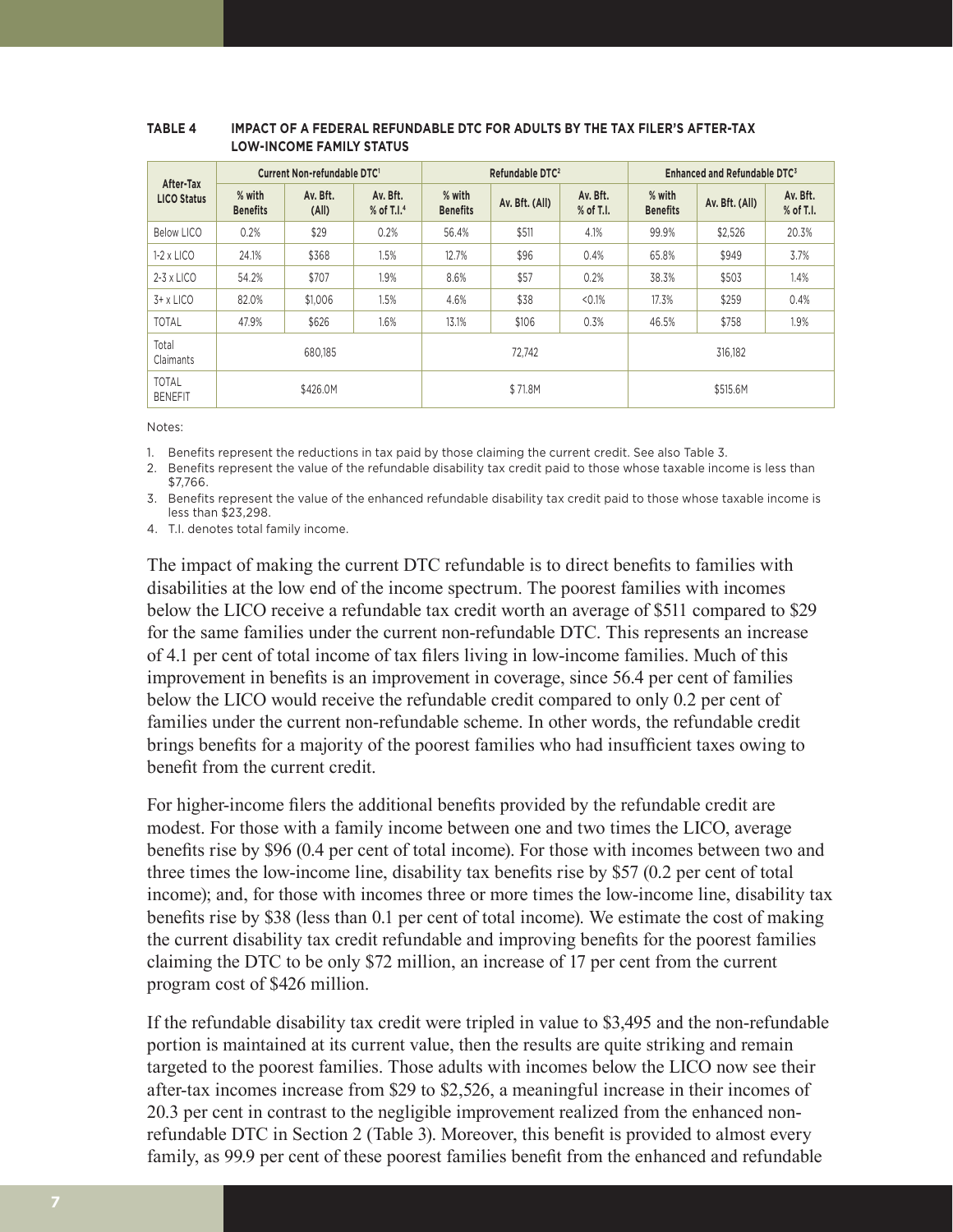credit. Better-off families also improve their incomes but much more modestly: Those with family incomes one to two times the LICO would improve their benefits by \$949, an improvement of 3.7 per cent to their income; those with family incomes two to three times the LICO would improve their benefits by \$503 or 1.4 per cent of their income; and adults with family incomes more than three times the LICO would improve their benefits by \$259 or 0.4 per cent of their taxable income. The overall cost of this enrichment to the refundable disability tax credit would be \$516 million, or an increase in cost of 121 per cent from the current program.15 Although many alternative designs are possible, in terms of the size of the credit and the claim rate, our simulations illustrate the main point that making the current DTC refundable would be an effective measure to help those adults with disabilities that most need income assistance.

# **4. PROVINCIAL DISABILITY SUPPORT**

The federal DTC provides a framework for provincial disability income support along with the additional support for persons with disabilities provided by the provincial welfare system. Tax filers who qualify for the federal DTC also qualify for provincial disability income tax credits, although the levels of provincial support, in terms of the size of the tax credit and the non-refundable tax-credit rate, vary quite substantially as indicated in Table 5. In this section we use the existing provincial tax credits and rates as set out in Table 5 to assess the impact of making the tax credit refundable and enhancing it in the fashion of our simulation scenarios for the federal DTC in Section 3.

| Province  | <b>Tax Credit</b>        | Non-refundable Tax-Credit Rate |
|-----------|--------------------------|--------------------------------|
| <b>NF</b> | \$5,788                  | 7.7%                           |
| PE        | \$6,890                  | 9.8%                           |
| <b>NS</b> | \$7,341                  | 8.79%                          |
| <b>NB</b> | \$7,668                  | 9.68%                          |
| QC        | $\overline{\phantom{a}}$ | $\overline{\phantom{a}}$       |
| ON        | \$7,812                  | 5.05%                          |
| MB        | \$6,180                  | 10.8%                          |
| <b>SK</b> | \$9,060                  | 11.0%                          |
| AB        | \$13,720                 | 10.0%                          |
| BC        | \$7,402                  | 5.06%                          |

**TABLE 5 2014 VALUE OF PROVINCIAL DISABILITY TAX CREDITS AND THE NON-REFUNDABLE TAX-CREDIT RATE**

Source: SPSD/M Parameter File.

Table 6 reports our results for the establishment of a provincial refundable disability tax credit in the first instance and then an enhanced and refundable credit at triple the maximum benefit for each province, corresponding to Table 3 for the federal DTC but

Since the figures in Table 4 represent additional costs and benefits of an enhanced and refundable tax credit, an alternative interpretation of these results is that the enhanced and refundable disability-tax-credit plan could replace the existing nonrefundable disability tax credit for an additional cost of about \$90 million. The enhanced and refundable credit would direct much larger benefits to far fewer claimants at the lower end of the income spectrum, as indicated in Table 4.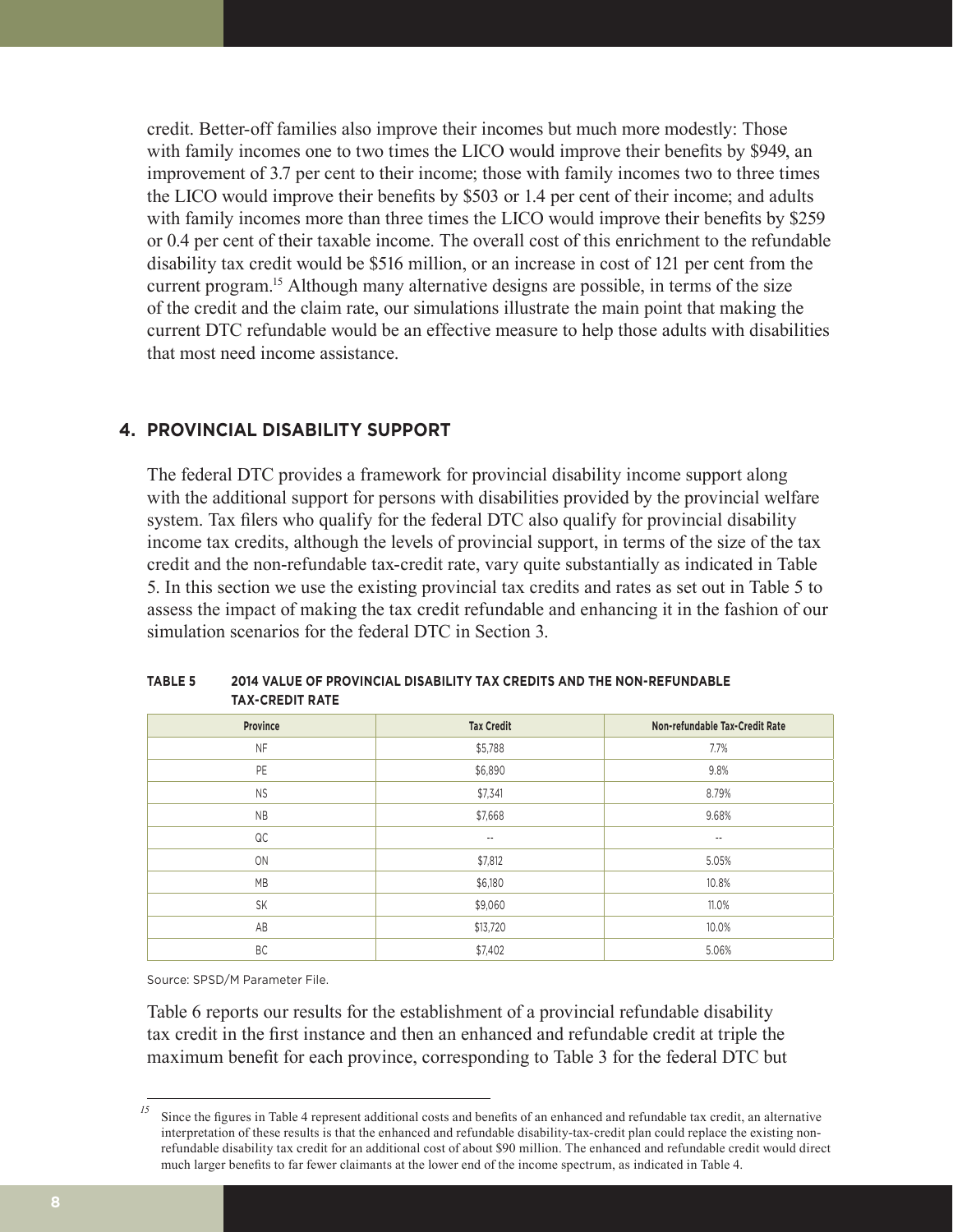applying the provincial tax-credit amounts and rates in Table 5. We report the totals for each province as well as our estimate of the total benefits realized for all provinces. We will then turn to the distributional impact of total benefits for all provinces.

|                       | <b>Total Adults</b>                                                |                           | <b>Current Non-refundable DTC</b> |                           | <b>Refundable DTC</b>         | <b>Enhanced and Refundable DTC</b> |                               |  |
|-----------------------|--------------------------------------------------------------------|---------------------------|-----------------------------------|---------------------------|-------------------------------|------------------------------------|-------------------------------|--|
| <b>Province</b>       | Claiming a<br>Provincial<br><b>Disability Tax</b><br><b>Credit</b> | % with<br><b>Benefits</b> | Av. Benefit (all)                 | % with<br><b>Benefits</b> | Av. Benefit<br>$\text{(all)}$ | % with<br><b>Benefits</b>          | Av. Benefit<br>$\text{(all)}$ |  |
| <b>NF</b>             | 12,104                                                             | 57.0%                     | \$278                             | 14.4%                     | \$377                         | 40.4%                              | \$772                         |  |
| PE                    | 2.660                                                              | 65.7%                     | \$474                             | 8.8%                      | \$284                         | 33.9%                              | \$960                         |  |
| <b>NS</b>             | 27.491                                                             | 52.1%                     | \$375                             | 11.4%                     | \$429                         | 48.7%                              | \$921                         |  |
| <b>NB</b>             | 15,427                                                             | 59.4%                     | \$441                             | 4.0%                      | \$286                         | 41.8%                              | \$872                         |  |
| 0 <sub>N</sub>        | 309.205                                                            | 53.2%                     | \$268                             | 12.8%                     | \$299                         | 46.3%                              | \$537                         |  |
| <b>MB</b>             | 46.247                                                             | 54.5%                     | \$385                             | 9.0%                      | \$565                         | 32.5%                              | \$957                         |  |
| <b>SK</b>             | 19.927                                                             | 46.5%                     | \$529                             | 9.8%                      | \$549                         | 47.8%                              | \$1,353                       |  |
| AB                    | 65,533                                                             | 38.6%                     | \$601                             | 19.0%                     | \$869                         | 63.1%                              | \$2,259                       |  |
| BC                    | 90,248                                                             | 56.7%                     | \$194                             | 11.4%                     | \$192                         | 43.7%                              | \$511                         |  |
| <b>TOTAL</b>          | 588.872                                                            | 52.2%                     | \$322                             | 12.6%                     | \$409                         | 46.5%                              | \$877                         |  |
| <b>TOTAL BENEFITS</b> |                                                                    |                           | \$189.9 M                         | \$30.8 M                  |                               | \$240.3 M                          |                               |  |

**TABLE 6 A COMPARISON OF THE PROVINCIAL NON-REFUNDABLE TAX CREDITS WITH A BASIC AND ENHANCED REFUNDABLE TAX CREDIT FOR PERSONS CLAIMING A PROVINCIAL DISABILITY TAX CREDIT**

As anticipated by the substantial variation in tax-credit amounts and rates across the provinces, there is considerable variation in the average value of the benefit received from the current non-refundable provincial tax credits, from an average benefit for all claimants of \$194 in British Columbia to \$601 in Alberta. This result is to be expected, since Alberta's tax-credit amount and rate are both about double those of British Columbia. While there are notable differences in benefits and in the proportion of claimants receiving benefits across provinces, our main focus in this section is the total benefits provided by the provinces under their current non-refundable disability tax-credit plans. That is, we consider the cost to the provinces of the current non-refundable disability tax credit and the incremental cost of making the credit refundable in the first instance and then providing an enhanced and refundable credit under the assumption that the provinces do not adjust their tax-credit levels and rates.

The impact of these program revisions at the provincial level is comparable to the federal counterpart. Table 7 reports the distribution of non-refundable and refundable tax credits by the after-tax low-income status of the tax filer's economic family for all provinces combined as a provincial counterpart to the federal results presented in Table 4. It again shows that the impact of making the current DTC refundable at the provincial level is to boost benefits to low-income families that contain persons with disabilities. The poorest families with incomes below the LICO receive a refundable tax credit worth an average of \$256 compared to only \$12 for the same families under the current non-refundable provincial DTC plans, an improvement in total income of two per cent for these families. Much of this improvement again represents increased coverage, since 52.2 per cent of families below the LICO would receive the refundable credit compared to only 0.3 per cent of these families under the current non-refundable scheme. The benefits provided by the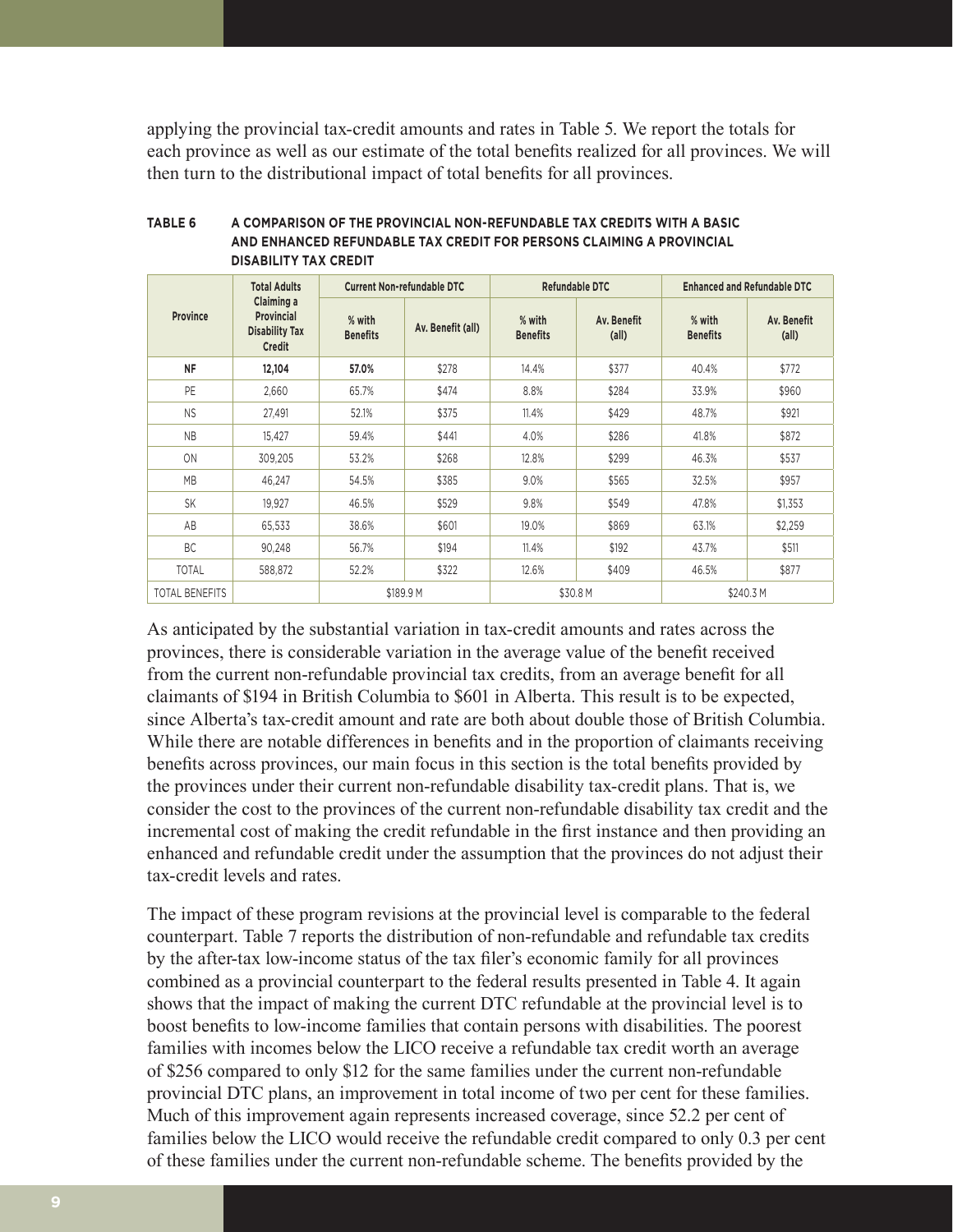refundable provincial credit are again more modest as family income rises: \$54 (0.2 per cent of total family income) for families between one and two times the LICO, \$28 (0.1 per cent of income) for families between two and three times the LICO, and \$19 (0.03 per cent of income) for families three or more times the low-income line. We estimate the cost to the provinces of making the current disability tax credit refundable to be only \$30.8 million, an increase of 16.2 per cent from the current non-refundable credits program cost of \$189.9 million or a similar increase in cost to its federal counterpart.

|                                 | Current DTC <sup>1</sup> |                            |                                      | Refundable DTC <sup>2</sup> |                |                         | Enhanced and Refundable DTC <sup>3</sup> |                |                         |
|---------------------------------|--------------------------|----------------------------|--------------------------------------|-----------------------------|----------------|-------------------------|------------------------------------------|----------------|-------------------------|
| After-Tax<br><b>LICO Status</b> | % with<br>benefits       | Av. Bft.<br>$\text{(all)}$ | Av. Bft.<br>$%$ of T.I. <sup>4</sup> | % with<br>benefits          | Av. Bft. (all) | Av. Bft.<br>$%$ of T.I. | % with<br>benefits                       | Av. Bft. (all) | Av. Bft.<br>$%$ of T.I. |
| Below LICO                      | 0.3%                     | \$12                       | 0.1%                                 | 52.2%                       | \$256          | 2.1%                    | 99.1%                                    | \$1,167        | 9.7%                    |
| $1-2 \times LICO$               | 28.4%                    | \$184                      | 0.7%                                 | 13.3%                       | \$54           | 0.2%                    | 67.3%                                    | \$557          | 2.2%                    |
| $2-3 \times LICO$               | 61.7%                    | \$357                      | 1.0%                                 | 9.4%                        | \$28           | 0.1%                    | 39.5%                                    | \$293          | 0.8%                    |
| $3+ x$ LICO                     | 81.6%                    | \$515                      | 0.7%                                 | 4.8%                        | \$19           | 0.03%                   | 17.9%                                    | \$167          | 0.2%                    |
| <b>TOTAL</b>                    | 52.3%                    | \$322                      | 0.8%                                 | 12.6%                       | \$52           | 0.1%                    | 46.5%                                    | \$408          | 1.0%                    |
| Total<br>claimants              | 588.872                  |                            | 74.255                               |                             |                |                         | 274.085                                  |                |                         |
| <b>TOTAL COST</b>               |                          | \$189.9 M                  |                                      |                             | \$30.8 M       |                         |                                          | \$240.3 M      |                         |

**TABLE 7 IMPACT OF A PROVINCIAL REFUNDABLE DTC FOR ADULTS BY THE TAX FILER'S AFTER-TAX LOW-INCOME FAMILY STATUS**

Notes:

1. Benefits represent the reductions in tax paid by those claiming the current non-refundable disability tax credit for their province of residence.

2. Benefits represent the value of the refundable disability tax credit paid to those whose taxable income is less than the appropriate provincial tax-credit threshold set out in Table 5.

3. Benefits represent the value of the enhanced refundable disability tax credit paid to those whose taxable income is less than three times the appropriate provincial tax-credit threshold set out in Table 5.

4. T.I. denotes total family income.

If the refundable disability tax credit for each province were tripled in value while leaving the non-refundable portion at its current value, corresponding to our enhanced scenario at the federal level in Section 3, then adults with disabilities in families with incomes below the LICO again see a more substantial increase from \$12 to \$1,167, or from 0.1 per cent to 9.7 per cent of their total income. This enhanced benefit is again widespread, covering 99.1 per cent of families below the LICO compared to only 0.3 per cent of these families currently. Benefits are also improved from \$184 (0.7 per cent of family income) under the current credit to \$557 (2.2 per cent of family income) under the enhanced and refundable credit for families with incomes one to two times the LICO. Families with incomes more than twice the LICO receive lower benefits than they would receive under the current non-refundable provincial DTC schemes, bearing in mind that these are viewed here as additional benefits under our assumption that the current non-refundable scheme would remain in effect.<sup>16</sup> This enhanced and refundable credit would cost the provinces an additional \$240.3 million, an increase of 126.5 per cent over the current program, which is again similar to the increased cost at the federal level.

*<sup>16</sup>* Again, an alternative interpretation is that our estimates indicate that the enhanced and refundable disability tax-credit plan could replace the existing non-refundable disability tax credit at the provincial level at an additional cost of \$50.4 million. The enhanced and refundable credit would direct much larger benefits to fewer claimants at the lower end of the income spectrum, as indicated in Table 7.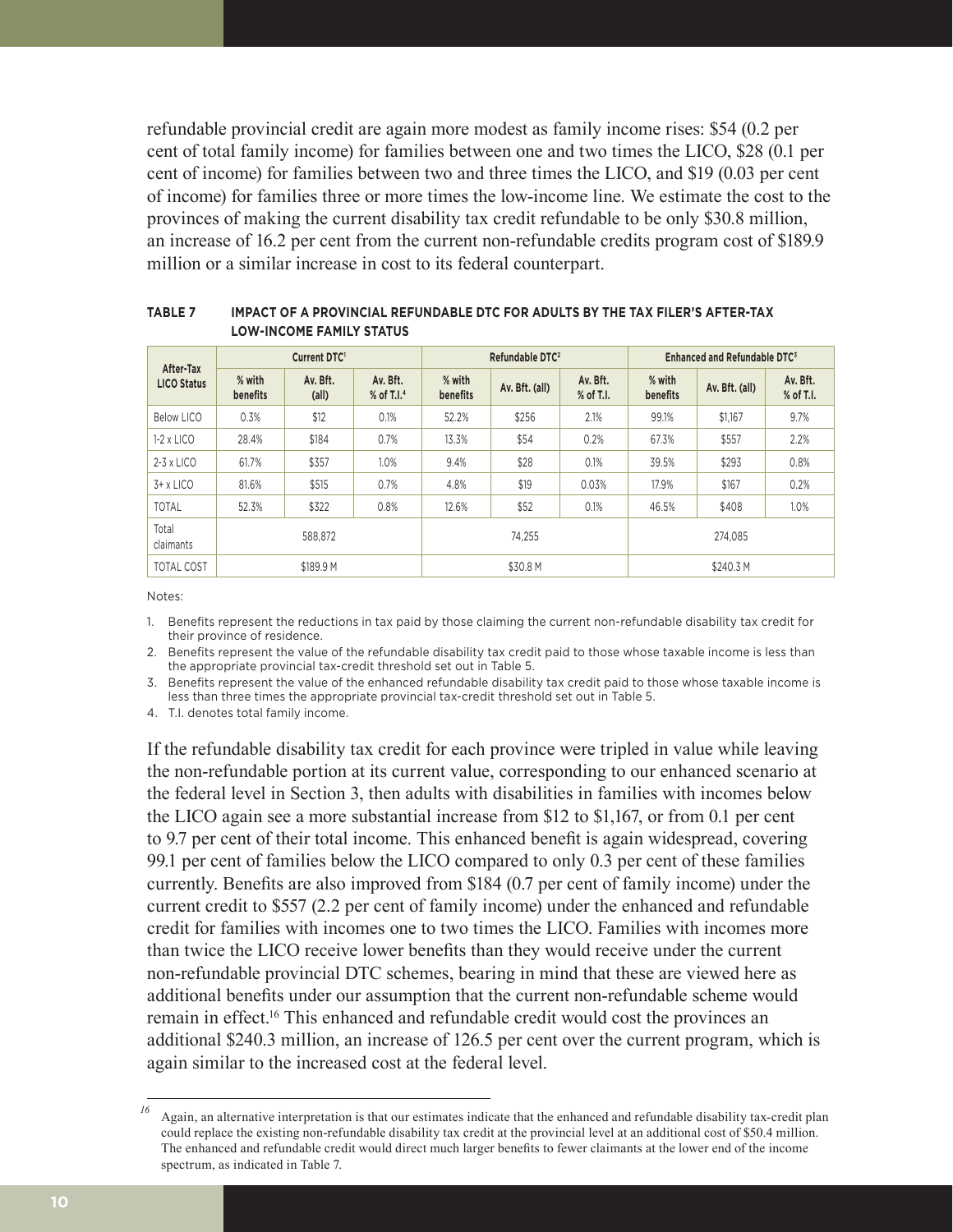Our results in this section have assumed that the provincial revisions to the DTC are conducted in the absence of any comparable decision at the federal level. Our results show that the program costs and DTC benefits at the provincial level are more modest but similar in proportion and impact by family-income level to those at the federal level reported in Section 3. Indeed, since tax filers who qualify for the federal DTC also qualify for provincial disability income tax credits, it is not surprising that there is a strong overlap between federal and provincial claimants of the current non-refundable DTC and hence claimants of the revised program scenarios we have considered to date.<sup>17</sup> That is, all those eligible for the provincial DTC are also eligible for the federal DTC which, as tables 7 and 4 indicate, represents 86.6 per cent (588,872 of 680,185) of all claimants. Given this overlap, the interdependence of the federal and provincial schemes in most provinces, and the expectation that the federal government would play the leading role in revising and expanding the current DTC, we now consider the combined effect of providing a refundable DTC and an enhanced and refundable DTC corresponding to our earlier scenarios for the federal and provincial governments alone. Our results are presented in Table 8.

| After-Tax LICO<br><b>Status</b> |                 | Refundable DTC <sup>1</sup> |                             | Enhanced and Refundable DTC <sup>2</sup> |                |                         |  |
|---------------------------------|-----------------|-----------------------------|-----------------------------|------------------------------------------|----------------|-------------------------|--|
|                                 | % with benefits | Av. Bft. (all)              | Av. Bft.<br>$%$ of T.I. $3$ | % with benefits                          | Av. Bft. (all) | Av. Bft.<br>$%$ of T.I. |  |
| Below LICO                      | 56.6%           | \$701                       | 5.6%                        | 99.9%                                    | \$3.390        | 27.3%                   |  |
| $1-2 \times LICO$               | 13.7%           | \$144                       | 0.6%                        | 69.2%                                    | \$1,433        | 5.6%                    |  |
| $2-3 \times$ LICO               | 9.3%            | \$82                        | 0.2%                        | 41.5%                                    | \$764          | 2.1%                    |  |
| $3+x$ LICO                      | 4.8%            | \$55                        | 0.1%                        | 18.4%                                    | \$405          | 0.6%                    |  |
| <b>TOTAL</b>                    | 13.7%           | \$150                       | 0.4%                        | 48.8%                                    | \$1,111        | 2.8%                    |  |
| Total claimants                 | 92.912          |                             |                             | 331.855                                  |                |                         |  |
| <b>TOTAL COST</b>               |                 | \$102.1 M                   |                             |                                          | \$755.8 M      |                         |  |

**TABLE 8 IMPACT OF A COMBINED FEDERAL AND PROVINCIAL REFUNDABLE DTC FOR ADULTS BY THE TAX FILER'S AFTER-TAX LOW-INCOME FAMILY STATUS**

Notes:

1. Benefits represent the value of the refundable disability tax credit paid to those whose taxable income is less than the tax-credit thresholds established by the federal government and the appropriate provincial government as set out in Table 5.

2. Benefits represent the value of the enhanced refundable disability tax credit paid to those whose taxable income is less than three times the tax-credit thresholds established by the federal government and the appropriate provincial government as set out in Table 5.

3. T.I. denotes total family income.

The cost of the establishment of a refundable DTC at the federal and provincial levels is \$102.1 million, an increase of 16.6 per cent over the combined costs of the current nonrefundable DTC programs (\$615.9 million) at the federal and provincial levels. The benefits are concentrated in the poorest families with incomes below the LICO, who receive benefits of \$701 that improve family income by 5.6 per cent. Families with incomes one to two times the LICO receive benefits of \$144 or 0.6 per cent of income, while families with

We consider the implications of our scenarios for an increase in applications for DTC eligibility in Section 5.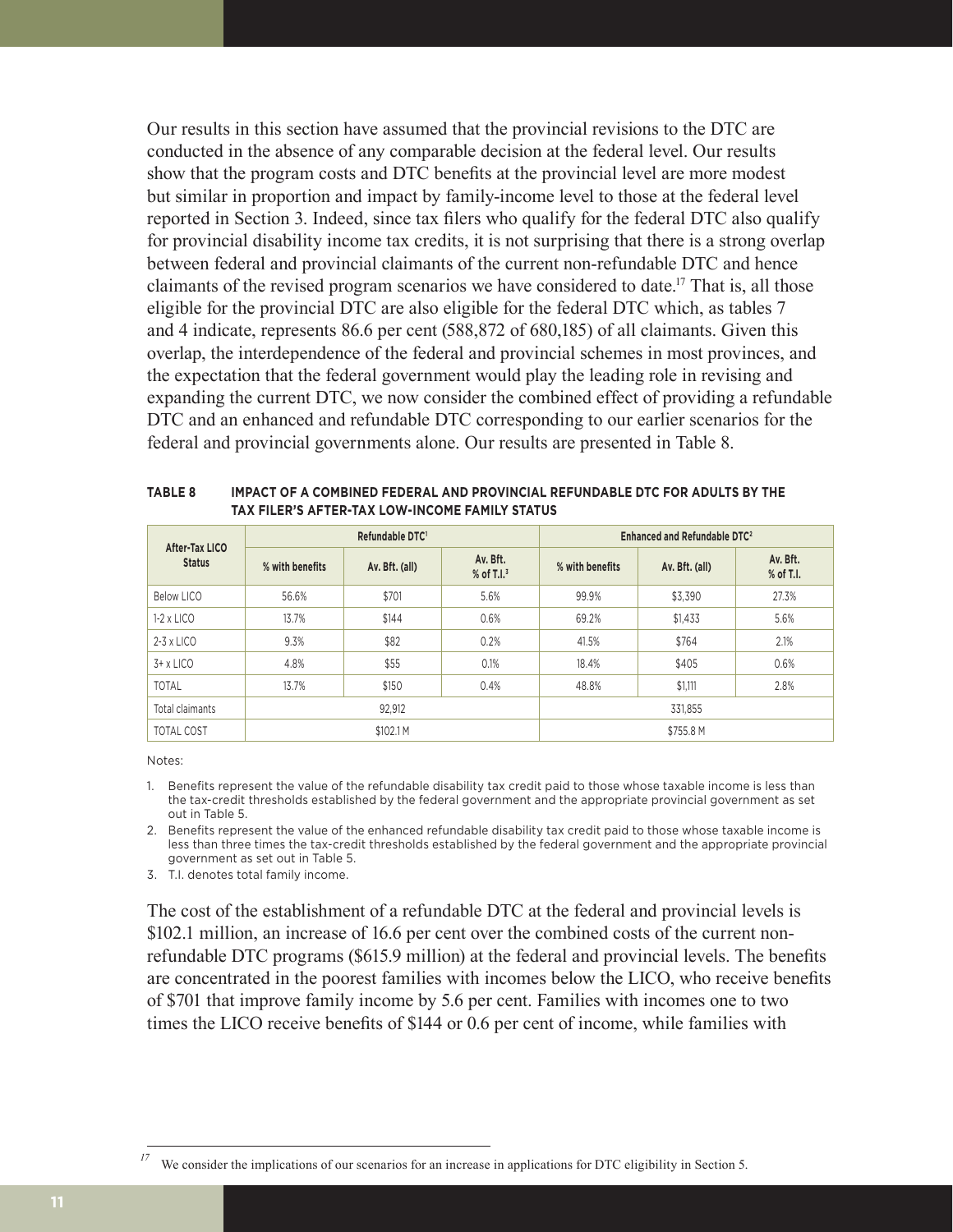incomes more than twice the LICO receive negligible benefits. A majority of the poorest families (56.6 per cent) would receive some benefit, albeit modest, if the DTC were simply made refundable.

A DTC that is refundable and enhanced at three times the current value of the federal and provincial credits would cost \$755.8 million, an increase of 122.7 per cent over the current DTC plan, but would expand benefits quite dramatically to the poorest families containing eligible persons with disabilities.18 Families with incomes below the LICO would receive a benefit of \$3,390 that represents a 27.3 per cent improvement in their income, and families with incomes one to two times the LICO would receive benefits of \$1,433 that would raise income by 5.6 per cent, while other higher-income families would receive almost no benefit. As we saw in Section 2 with regard to the federal DTC, the enhanced DTC can be effective in assisting those families with disabilities most in need, provided that it is also designed as a refundable credit.

Additional income support for persons with disabilities is provided by provincial welfare programs, but this support also varies considerably by province. The Council of Canadians with Disabilities<sup>19</sup> observes that support

"varies from one jurisdiction to another in terms of eligibility for assistance, the amount of basic assistance, types and amounts of special assistance, enforcement policies and provisions governing the appeal process.… With the demise of federal cost-sharing under the Canada Assistance Plan, abolished in 1995, welfare programs no longer are required to meet any national objectives, standards or requirements (except not to discriminate against applicants who have immigrated from other provinces). Because of the many different laws, it is difficult to generalize about welfare in Canada: Usually there is at least one province or territory that is the exception to almost anything."

It is beyond the scope of this paper to consider the issues surrounding the design and delivery of disability-support benefits in provincial welfare systems. We do, however, consider the overlap between the DTC and existing disability assistance provided by provincial welfare programs in terms of the potential for expansion of a refundable DTC to new claimants in the next section.

# **5. BEHAVIOURAL RESPONSE**

Provision of a refundable disability tax credit could have some adverse labour-supply consequences along the lines of the implementation of a guaranteed annual income. Simpson and Stevens<sup>20</sup> calculate reductions in earnings of about 10 to 20 per cent in the labour force affected by a refundable tax credit of this nature, but there are good reasons to believe that the effects would be much smaller in the case of a disability tax credit. Since

<sup>&</sup>lt;sup>18</sup> We repeat that an alternative interpretation of our estimates is that this enhanced and refundable disability tax-credit plan could replace the existing non-refundable DTC at the federal and provincial levels for \$139.9 million. The enhanced and refundable credit would direct much larger benefits to fewer claimants at the lower end of the income spectrum, as indicated in Table 8.

<sup>&</sup>lt;sup>19</sup> Council of Canadians with Disabilities, "A Basic Income."

*<sup>20</sup>* Simpson and Stevens, "The Impact."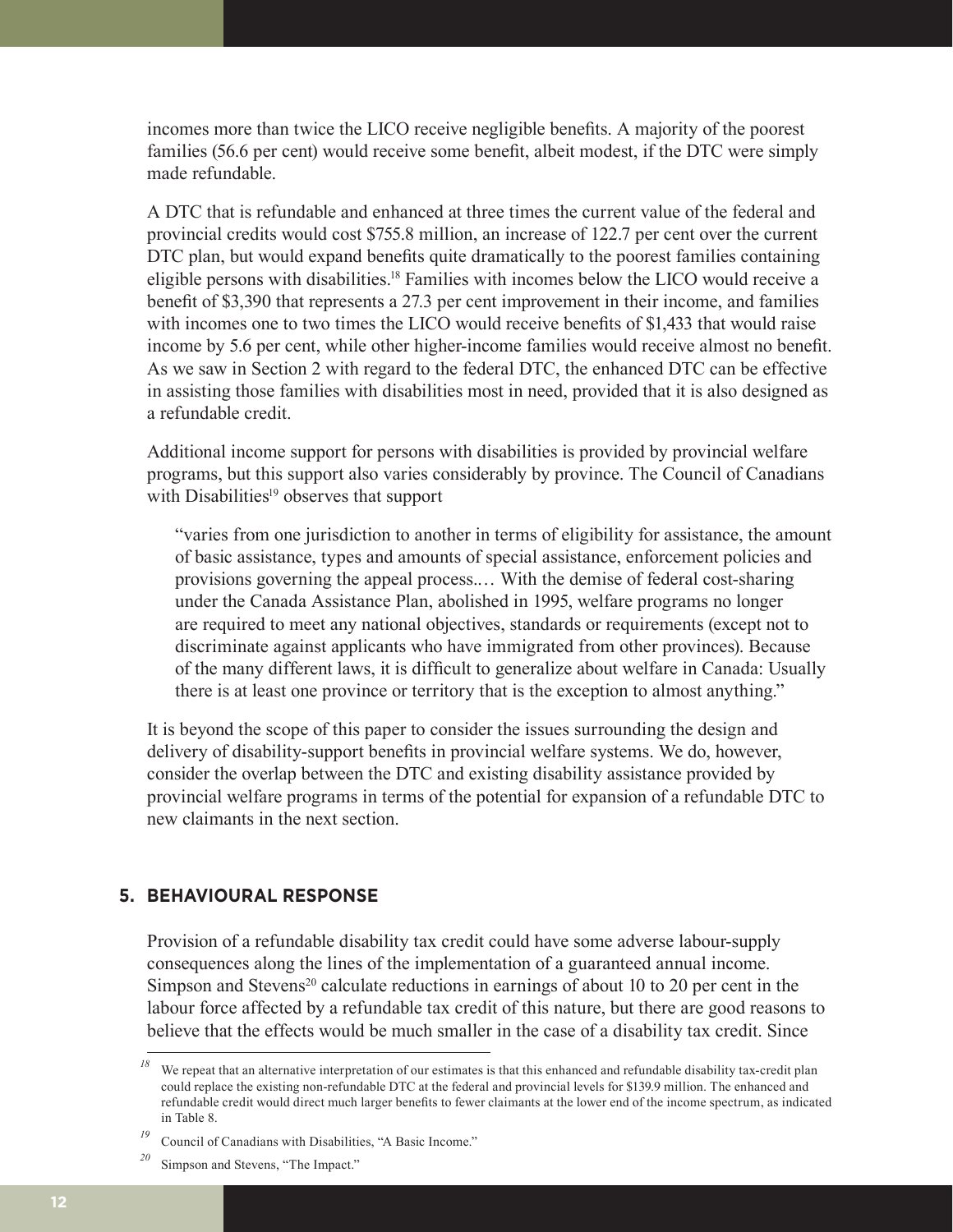many persons with disabilities are unable to work or unable to work more than part time, the reduction in labour supply would be expected to be much smaller than in the general population, although evidence is scant and empirical research is limited by significant identification issues $21$ 

One innovative study by Campolieti<sup>22</sup> found that a large change in disability benefits in the Quebec Pension Plan did not increase the non-participation of older men in Quebec relative to older men elsewhere in Canada whose disability benefits did not change. These results are consistent with earlier research by Bound<sup>23</sup> who found that evidence of substantial work disincentive effects for those receiving disability-insurance benefits in the U.S. was misinterpreted or flawed. Using rejected disability-insurance applicants as a natural control group, he finds the work disincentive effects of disability-insurance benefits to be small, suggesting that additional benefits to persons with disabilities in low-income families from the establishment of a refundable disability tax credit would likely be small as well.

We expect that a more important behavioural response would be increased applications for DTC status if the current non-refundable tax credit were made refundable and perhaps enhanced. The current non-refundable DTC provides no direct incentive to apply for disability status to low-income families without taxable income, since they receive no benefit.<sup>24</sup> Providing a refundable benefit, however, would also provide a direct incentive for these families to apply for disability status, which could substantially expand the coverage of the DTC and the disability benefits paid. We consider the scant literature on the size of this response. We then use our results in sections 3 and 4 and estimates of the prospective applicant pool to provide some rough estimates of upper and lower bounds for the growth in applications for the DTC that might be realized from those persons with disabilities who do not currently benefit from the credit and do not claim it. We also consider how the growth in applications for the DTC might affect the Registered Disability Savings Plan.

The evidence in the literature on the response to improvements in disability benefits, while limited, suggests that the reaction of adults with a disability to these benefits would not be negligible and might be quite important. Campolieti<sup>25</sup> finds that time-series evidence relying on variation in disability benefits suggests an application elasticity—that is, a percentage change in applications for disability benefits arising from a one per cent improvement in disability benefits—of 0.4 to 0.6 in the U.S., while comparable evidence from microdata yields a wider range from 0.2 to 1.3. Using more flexible state-space models with varying coefficients that she estimates using the Kalman filter on annual data from the Quebec Pension Plan disability program between 1970 and 2012, she obtains an application

*<sup>21</sup>* Andreas Ravndal Kostol and Magne Mogstad, "Earnings, Disposable Income, and Consumption of Allowed and Rejected Disability Insurance Applicants," *American Economic Review* 105, 5 (2015): 137-141.

*<sup>22</sup>* Michele Campolieti, "Disability Insurance Benefits and Labour Supply: Some Additional Evidence," *Journal of Labor Economics* 22, 4 (2004): 863-889.

*<sup>23</sup>* John Bound " The Health and Earnings of Rejected Disability Insurance Applicants," American Economic Review 79(3), 1989, 482-503

<sup>&</sup>lt;sup>24</sup> We consider later in this section one important indirect benefit, the Registered Disability Savings Program (RDSP), which might account for some current DTC applications in low-income families where no direct benefits from the tax credit are available. The RDSP, which requires DTC eligibility, provides incentives in the form of a Canada Disability Savings Bond to RDSP holders in low-income families as well as matching grants for contributions to the RDSP.

<sup>&</sup>lt;sup>25</sup> Michele Campolieti, "Forecasting Applications to Disability Insurance Programs: Evidence for the Quebec Pensions Disability Insurance Program," *Canadian Public Policy* 41, 3 (2015): 223-240.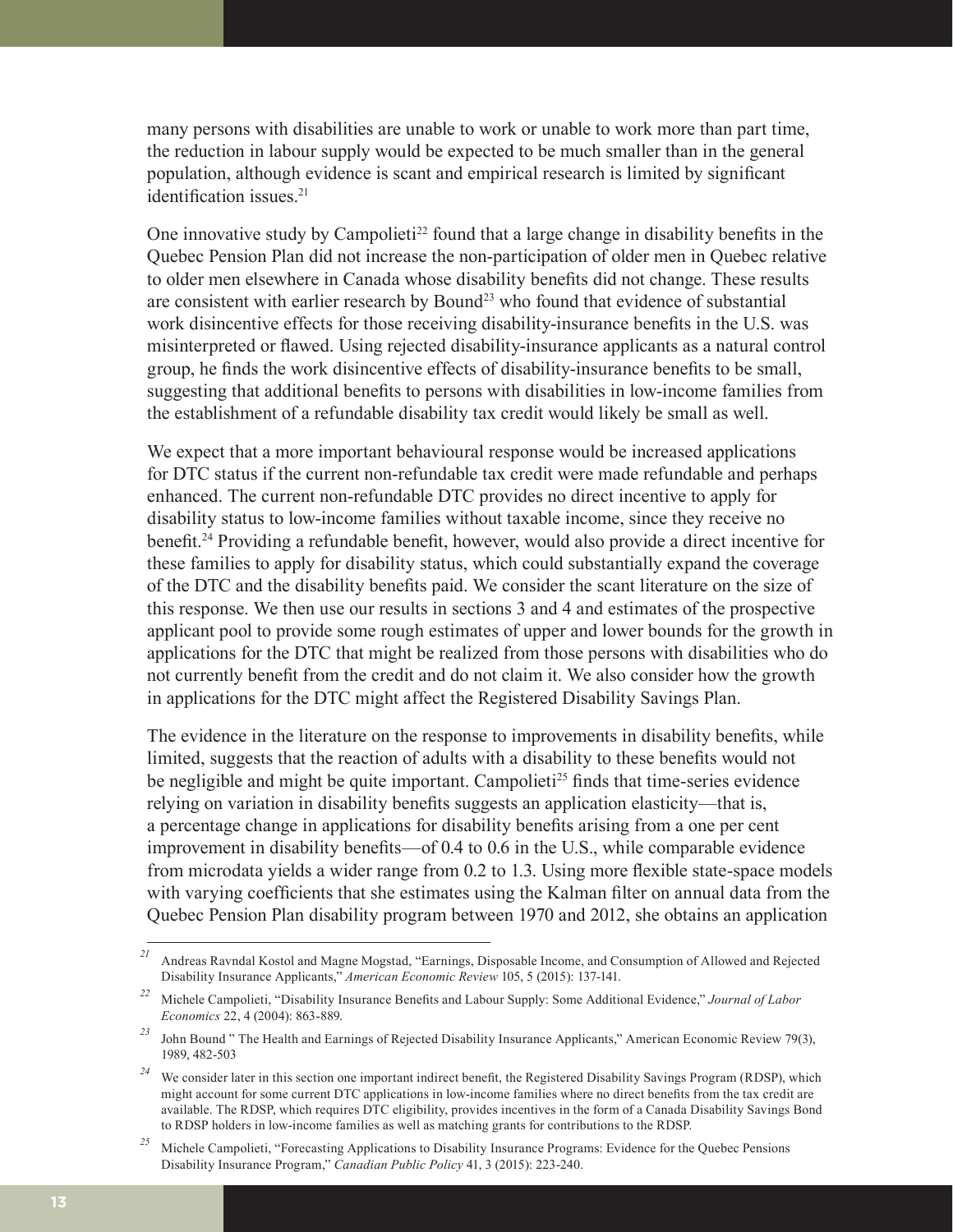elasticity of 0.22. She finds that benefits, along with contribution requirements, have substantial effects on out-of-sample forecasts of the number of applications to the Quebec plan, albeit smaller than suggested by some earlier, less sophisticated analyses.

Using Campolieti's results,<sup>26</sup> we first consider the results in Table 4 on the impact of establishing a refundable DTC to supplement the current non-refundable DTC at the federal level alone. Individuals who benefit would receive an average increase of \$106 compared to the average benefit of \$626 for the 680,185 individuals eligible for the non-refundable credit; that is, a benefit increase of 16.9 per cent. Campolieti's application elasticity of 0.22 implies only a 3.7 per cent increase in applications for the revised DTC on the current population of 680,185, or 25,339 new applicants. Similarly, we estimate that the implementation of a refundable tax credit that is enhanced to three times the current credit level would increase benefits by \$758 or 121.1 per cent, resulting in a more substantial 26.6 per cent increase in applications for the DTC or 181,194 new applicants.

We can also consider the results in Table 8 on the impact of establishing a refundable DTC to supplement the current non-refundable DTC at both the federal and provincial levels. The establishment of a refundable DTC would then result in an increase in benefits of \$150 across all claimants or a benefit increase of 15.8 per cent that would increase applications for the DTC by 23,677 or 3.5 per cent, similar to the figures for the federal program alone.<sup>27</sup> The implementation of a refundable tax credit that is enhanced to three times the current credit level would increase benefits by \$1,111 or 117.2 per cent and increase applications by 175,370 or 25.8 per cent.

Who would these new applicants be and are there enough of them to suggest a new applicant pool of this size or larger? One way to identify prospective applicants is to enumerate those families with a disabled adult that receive social assistance. Table 9 presents our estimates of this population from SPSD/M. There are a total of 680,258 adults receiving provincial social assistance disability benefits as of 2014, or almost exactly the same number as the population of current beneficiaries of the federal DTC. Only 52,345 (7.7 per cent) of these provincial recipients of disability benefits currently receive provincial non-refundable disability tax credits, however, implying that most of them would be new beneficiaries of a federal and provincial refundable DTC. Moreover, these population figures are consistent with the recent report from Caledon Institute of Social Policy,28 which puts the total caseload of persons with disability on social assistance at 642,227.<sup>29</sup> Of those adults 18 to 64 receiving any social assistance income, Caledon estimates that only 49,538 (again, 7.7 per cent) claimed the non-refundable disability tax credit. In summary, a reasonable estimate of the social assistance population that might benefit from a refundable DTC is similar to the population of current DTC beneficiaries or an additional 680,000.

*<sup>26</sup>* ibid.

<sup>&</sup>lt;sup>27</sup> This is not incidental since, as we indicated earlier, the provincial results are similar in proportion to the federal results. We have used the average benefit for all claimants at the federal level of \$626 and at the provincial level of \$322 from tables 4 and 7, respectively, in our calculations.

*<sup>28</sup>* Caledon Institute of Social Policy,"Canada Social Report: Social Assistance Combined Summaries, 2014" (2015), http:// www.caledoninst.org/Publications/PDF/1062ENG.pdf.

<sup>&</sup>lt;sup>29</sup> Caledon's study estimates that this figure now represents 51.6 per cent of all adults on social assistance between 18 and 64 years of age.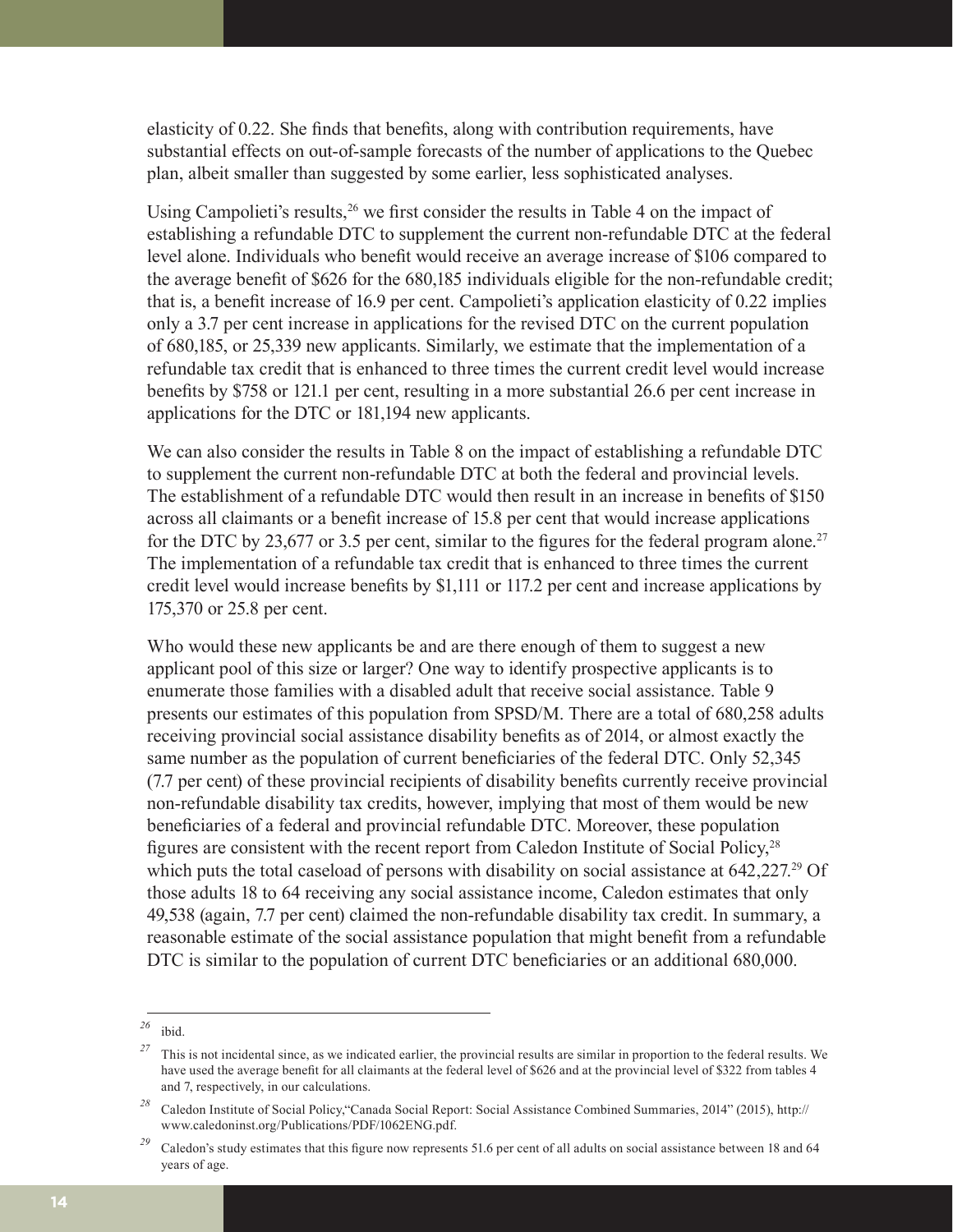# **TABLE 9 ESTIMATED NUMBER OF ADULTS RECEIVING PROVINCIAL SOCIAL ASSISTANCE DISABILITY BENEFITS BY THE AVERAGE VALUE OF THE SA BENEFIT AND TOTAL TRANSFER INCOME – CANADA 2014**

| Receipt of the Non-refundable<br><b>Disability Tax Credit</b> | <b>Total Number</b><br>of Adults | Average<br><b>SA Benefit</b> | Average Total<br><b>Transfers</b> |
|---------------------------------------------------------------|----------------------------------|------------------------------|-----------------------------------|
| Νo                                                            | 627.913                          | \$10,315,64                  | \$15,682.72                       |
| Yes <sup>1</sup>                                              | 52.345                           | \$8,800.97                   | \$16,409.33                       |
| Total                                                         | 680.258                          | \$10,199,09                  | \$15,738,63                       |

Note:

1. This group is defined as having a self-identified disability with any income from social assistance and no employment income.

Source: Authors' calculations from SPSD/M 22.0.

Since the implementation of a refundable federal DTC was estimated to cost an additional \$71.8 million in Table 4, a 3.7 per cent increase in applicants would be expected to increase costs by that amount, or \$2.6 million, if the taxable-income profile of new applicants resembled the profile of current DTC claimants that would benefit from a refundable credit. It might be expected, however, that the population of new applicants, if they largely come for those currently receiving social assistance disability benefits, would have lower taxable incomes than current DTC beneficiaries. If, for example, we considered only low-income DTC beneficiaries below the LICO in Table 4, individuals who would benefit from the conversion of the non-refundable DTC to a refundable DTC would receive an average increase of \$511 compared to the average benefit of \$29 for all individuals eligible for the current non-refundable credit, which would imply a benefit increase of 1,762 per cent! Using Campolieti's estimated application elasticity of 0.22, this would lead to an estimated 388 per cent increase in applications. Given our estimate that the prospective applicant pool is about the same size as the current population of DTC beneficiaries, we suggest a more modest upper bound of a 100 per cent increase in applicants, which would potentially double the cost to federal coffers, or an increase of \$71.8 million.<sup>30</sup>

Since Campolieti's estimate of the application elasticity is at the lower end of previous estimates in the literature, we view the 3.7 per cent (\$2.6 million) estimate as a lower-bound estimate of the cost of additional applications arising from a refundable DTC. Similarly, our estimate of the effect on applications of an enhanced and refundable DTC is 26.6 per cent of the estimated cost of \$515.6 million, which would correspond to a lower-bound increase in costs of \$137.4 million. For combined federal and provincial implementation of a refundable DTC and an enhanced refundable DTC, the corresponding lower-bound cost figures would be 3.5 per cent of \$102.1 million, or \$3.6 million, and 25.8 per cent of \$755.8 million, or \$194.9 million.

While we have considered only direct benefits of a refundable DTC to this point, expansion of DTC applications arising from increased direct benefits under a refundable credit would also expand eligibility for the Registered Disability Savings Program (RDSP).<sup>31</sup> The RDSP, a relatively new initiative begun in 2009, allows Canadian residents under 60 years of age

*<sup>30</sup>* Table 4 indicates that lower-income beneficiaries of the refundable DTC receive by far the largest increase in benefits, so these calculations represent an overstatement of the cost of new applicants who are not from the lowest family-income category.

We thank Herb Emery for pointing out this link between the DTC and the RDSP.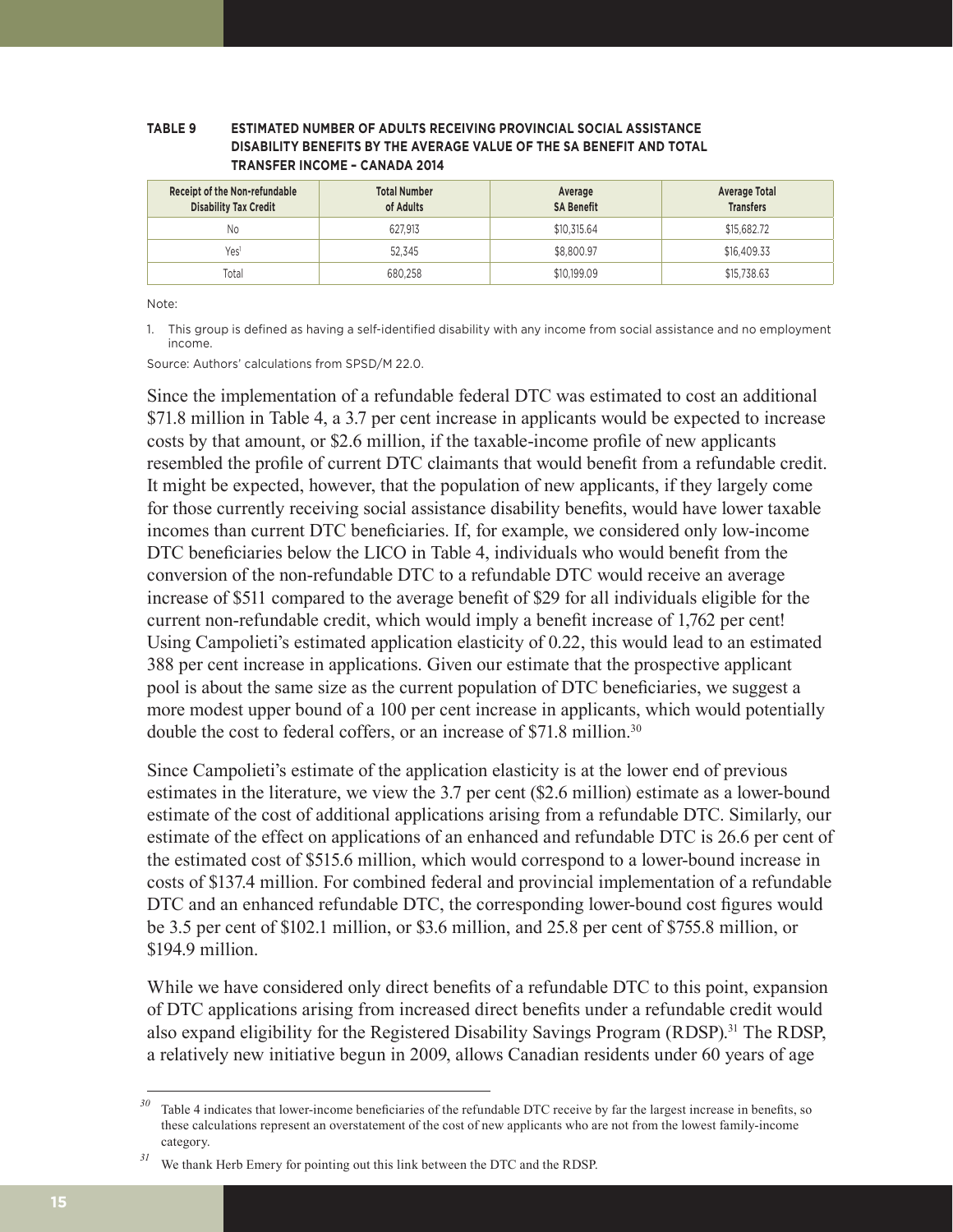who are eligible for the DTC to open an RDSP with a co-operating financial institution and register it with the Canada Revenue Agency. The holder of the plan, or anyone with written permission, can make a contribution to the plan. Contributions are matched by a Canada Disability Savings Grant of \$3 for every \$1 contributed to a maximum of \$3,500 per year.<sup>32</sup> In addition, an annual Canada Disability Savings Bond of \$1,000 is provided for 20 years for those with low incomes.33 The maximum annual federal payment (grant plus bond) is currently capped at \$4,500 for 20 years or \$90,000, although contributions to the plan are only limited by a lifetime cap of \$200,000.

Despite its generosity, the take-up rate on the RDSP has been modest. A CBC News report<sup>34</sup> put the take-up rate at only one out of every six eligible persons with disabilities because of onerous enrolment restrictions.<sup>35</sup> A report from the standing Senate committee on banking, trade and commerce<sup>36</sup> cited the legal-capacity requirements for enrolment, the complexity of enrolment forms, the limitations on fund withdrawals, and inadequate communication of the plan as barriers to its growth. Nonetheless, if the enhanced refundable DTC increased applications by 26 per cent among low-income persons with disabilities, our lower-bound estimate, we might expect a corresponding increase in RDSP applications, assuming that the propensity to apply for the RDSP is similar across income groups. This would provide another form of increased income support for persons with disabilities in low-income families, especially if access to the RDSP program is improved.

# **6. CONCLUSION**

An important limitation of the disability tax credit is its design as a non-refundable credit, since many eligible claimants have work limitations that increase the likelihood of low income and insufficient taxable income to benefit from the credit. In this paper we investigate potential reforms to the DTC that might address this issue. Using the SPSD/M 22.0 model, we show that the current non-refundable DTC, even if enhanced to three times its current value, would be an ineffective instrument to assist those adults with disabilities in low-income families. In contrast, a refundable DTC, which would entitle these tax filers to a benefit corresponding to the difference between taxes owing and the tax credit, would direct benefits primarily to these families most in need.

Our simulations include a simple refundable DTC at current levels of the credit and an enhanced refundable credit at three times the current levels of the credit for the federal and provincial tax systems and for the combined federal and provincial arrangements. We find

*<sup>32</sup>* There is a family-income limit for the Canada Disability Savings Grant, currently \$87,123. Plan RDSP website, http://www.rdsp.com/.

*<sup>33</sup>* The current low income cut-off is \$25,356 for the full bond of \$1,000 but a partial bond is available for incomes up to \$43,561. Plan RDSP website.

<sup>&</sup>lt;sup>34</sup> Amber Hildebrandt, "Canada Disability Savings Fund Called a 'Fiasco," CBC News, May 30, 2013, http://www.cbc.ca/news/canada/canada-s-disability-savings-fund-called-a-fiasco-1.1317777.

<sup>&</sup>lt;sup>35</sup> The CBC report uses figures provided by Human Resources and Skills Development Canada of 68,000 RDSP accounts opened between 2009 and 2013 out of 500,000 eligible DTC recipients for a take-up rate of 13.6 per cent. Plan RDSP puts the take-up rate at one in five of those eligible, but provides no official figures. Plan RDSP website.

*<sup>36</sup>* Standing Senate Committee on Banking, Trade and Commerce, "The Registered Disability Savings Program: Why Isn't It Helping More People?" (March 2014), http://www.parl.gc.ca/Content/SEN/Committee/412/banc/rep/rep03mar14-e.pdf.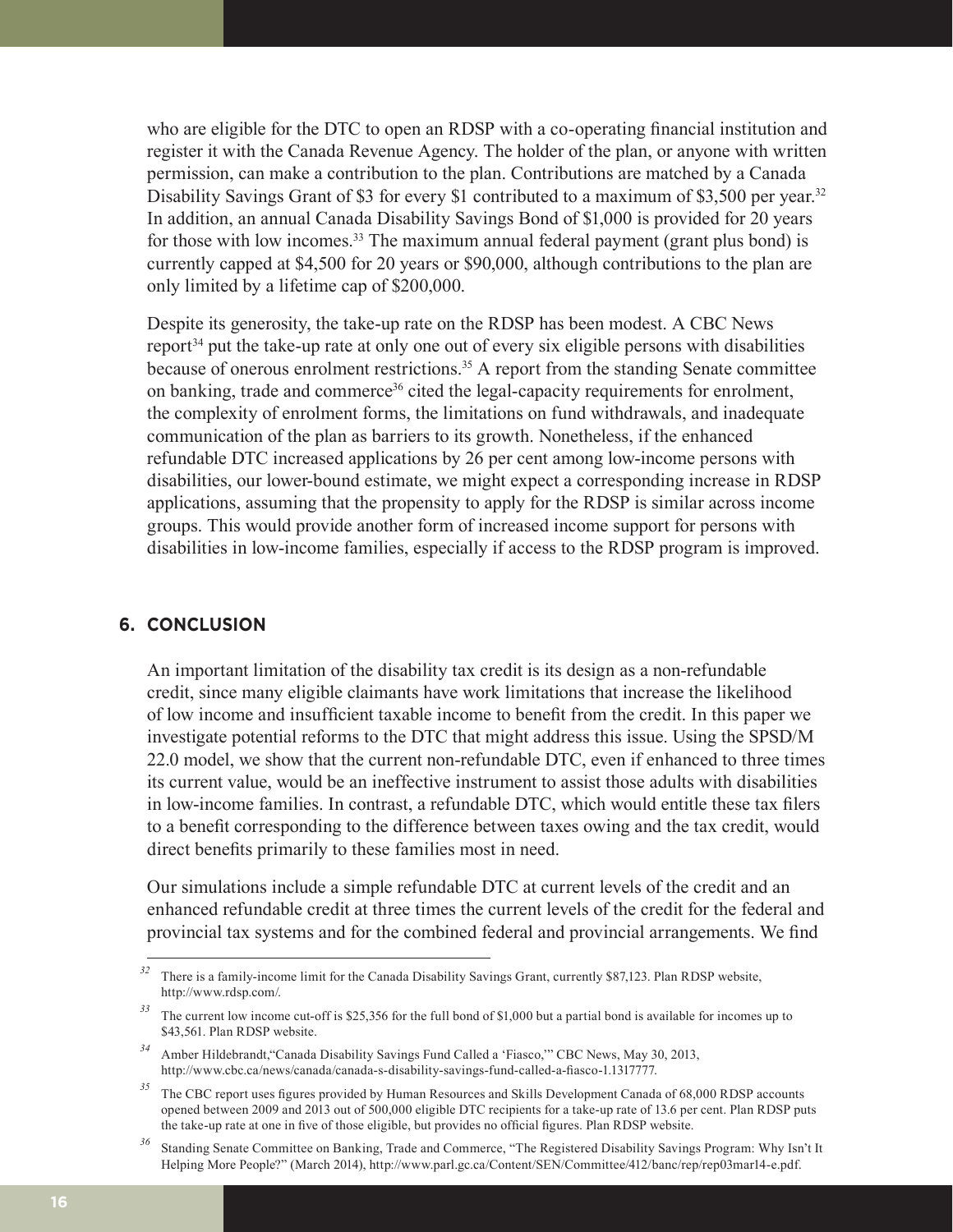that the cost of simply adding a refundable component to the current non-refundable DTC is modest, about \$72 million at the federal level and \$31 million at the provincial level. The impact of such a scheme is to extend DTC benefits to more than half those families with incomes below the LICO, but incomes are raised only by a modest six per cent. Our estimates suggest an enhanced refundable DTC, on the other hand, would provide benefits to almost every family below the LICO and raise their incomes by 27 per cent at a cost of about \$516 million federally and \$240 million provincially. These refundable DTC schemes focus benefits on the poorest families, who are the primary recipients of the additional funds.

Our simulations are intended to be illustrative and warrant further exploration of potential DTC schemes to assist low-income families. An enhanced and refundable DTC might be accompanied by an enhanced non-refundable DTC or it might replace the current nonrefundable DTC in whole or in part, leading to program costs and benefit impacts we have not considered. Moreover, we have not considered alternative benefit-reduction rates that might accompany the design of a refundable DTC and provide more effective targeting of benefits along the lines that Simpson and Stevens<sup>37</sup> have explored for the general population.

An important consideration in any simulation of tax changes is the potential behavioural response. In this regard, there is a dearth of research to date and much needs to be done. We have provided our assessment, which suggests that the labour-supply response for persons with disabilities is not likely to be important, particularly for those with work limitations in low-income families who would be major beneficiaries of any refundable DTC scheme. Potentially more important, however, are the induced DTC application increases that would arise for persons with disabilities in low-income families who would receive a substantial boost in benefits. Based on a study of application response in Quebec by Campolieti,<sup>38</sup> we estimate that the extension of the current non-refundable DTC to make it refundable would increase applications by only about four per cent, but that the enhanced and refundable DTC would increase applications by about 26 per cent. We view these estimates as lower bounds and the size of the prospective application pool of adults receiving provincial social assistance disability benefits suggests that the upper bound might be as high as 100 per cent or a doubling of program costs. Since the Registered Disability Savings Plan requires eligibility for the DTC, we might expect corresponding increases in disability benefits and program costs for this plan. More research in this area would be necessary to sharpen these estimates.

*<sup>37</sup>* Simpson and Stevens, "The Impact."

Campolieti, "Forecasting."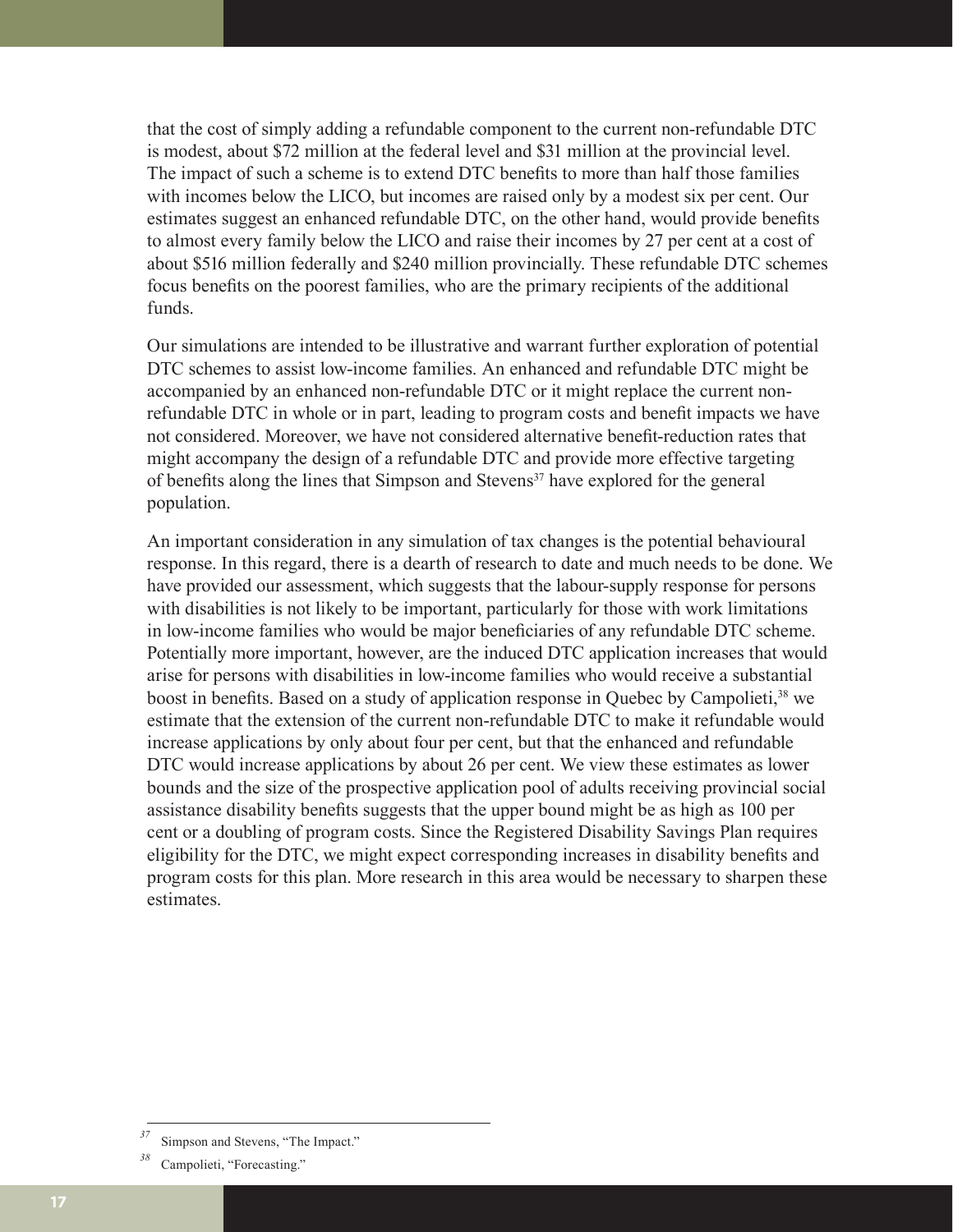# **APPENDIX A**

| Taxable-Income<br>Group           | Per Cent Employed |                                       |                   | Average Employment Income - All       | Average Total Income - All |                                       |  |
|-----------------------------------|-------------------|---------------------------------------|-------------------|---------------------------------------|----------------------------|---------------------------------------|--|
|                                   | <b>All Adults</b> | <b>Adults Claiming</b><br>a Dis. NRTC | <b>All Adults</b> | <b>Adults Claiming</b><br>a Dis. NRTC | All<br><b>Adults</b>       | <b>Adults Claiming</b><br>a Dis. NRTC |  |
| No Taxable Income                 | 3.1%              | 2.0%                                  | \$851             | \$906                                 | \$7.726                    | \$12,968                              |  |
| Taxable Income <=<br><b>NRTCs</b> | 52.6%             | 35.2%                                 | \$4,690           | \$4.219                               | \$14.771                   | \$21,635                              |  |
| Taxable Income ><br><b>NRTCs</b>  | 83.9%             | 64.3%                                 | \$47,086          | \$34.498                              | \$62,210                   | \$61.433                              |  |
| No Fed. Tax Paid                  | 38.3%             | 19.5%                                 | \$7.843           | \$1.265                               | \$33.395                   | \$37,063                              |  |
| Any Fed. Tax Paid                 | 84.3%             | 65.1%                                 | \$47,429          | \$35,123                              | \$62,432                   | \$61.891                              |  |
| <b>TOTAL</b>                      | 69.9%             | 47.2%                                 | \$32.291          | \$18,548                              | \$45.474                   | \$40.220                              |  |

#### **TABLE A1 EMPLOYMENT RATE AND AVERAGE EMPLOYMENT INCOME BY TAXABLE-INCOME GROUP**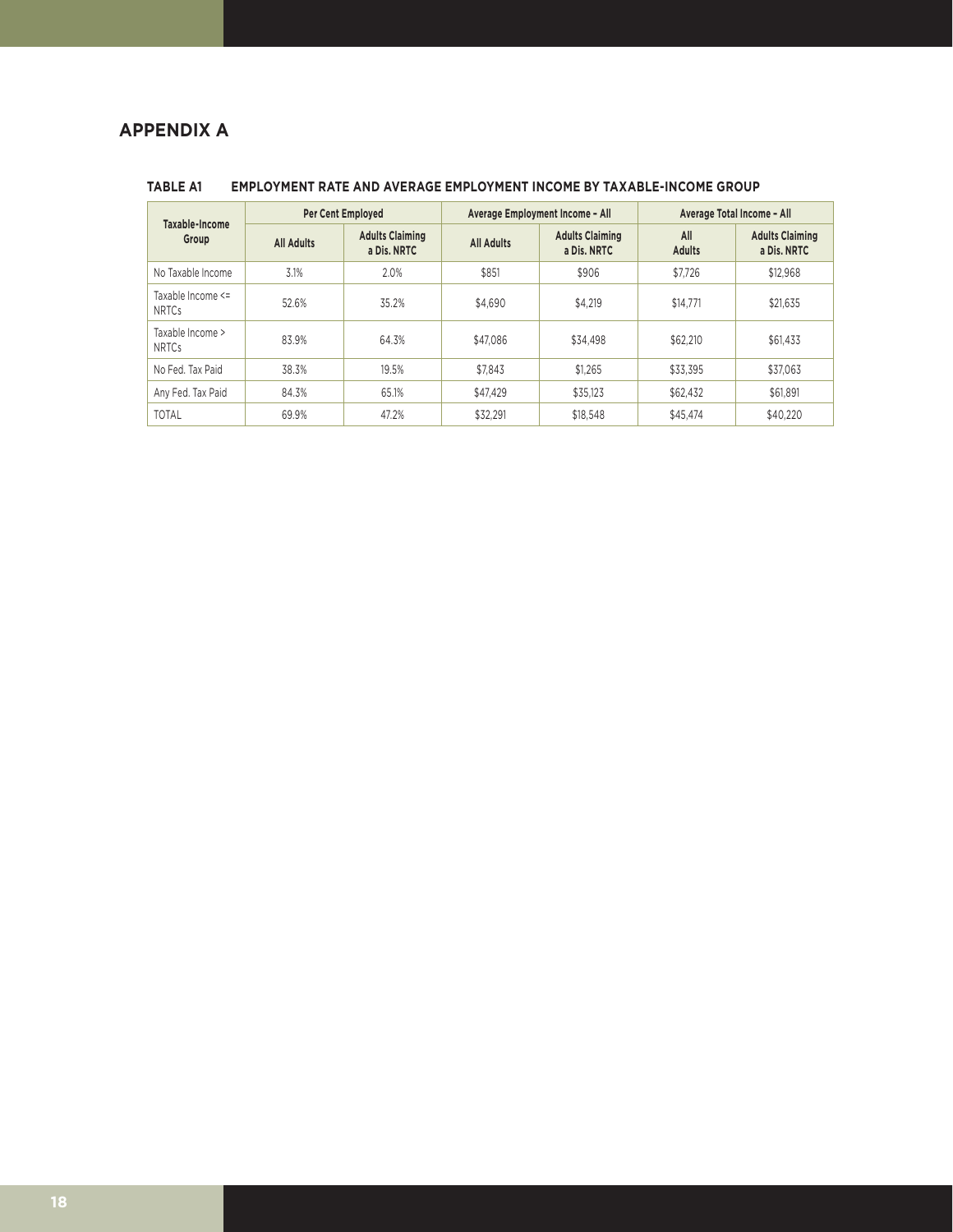# **APPENDIX B**

# Growth-Projection Methodologies for the SPSD/M Package – Version 22.0

SPSD/M's base year (2010) demographic data comprise a probability sample from provincial populations representing individuals and their living arrangements (i.e., individuals grouped in families and households). The demographic structure of the database is subsequently "grown" as follows:

- i. By adjusting household weights according to the change in Statistics Canada's provincial age-sex population estimates from the base year to each succeeding year. Provincial age-sex counts used to generate household weights for off-base years come from Statistics Canada's annual population estimates at July 1, and from its Population Projections for Canada, Provinces and Territories. These estimates are re-based to Dec. 31 in order to match the SPSD reference period prior to the weighting process. To derive the provincial population by age and sex for 2019, for example, the SPSD population is adjusted by the change in the annual population estimates' population from the base year to 2019.
- ii. By simultaneous adjustment of household weights to agree with Labour Force Survey data on annual average unemployment rates and employment to population ratios by age and sex and by province and sex for the years in which survey data are available. For future years, the participation rate is kept constant while the unemployment rate by age, sex, and province are modified by the growth rate of the projected national unemployment rate, which come from published estimates.

Statistics Canada's population estimates are revised on an ongoing basis between censuses; consequently, the population of off-base years may differ between versions of the SPSD/M.

In addition, database "growth" involves adjustment of dollar-denominated components of income and tax to account for inflation, real growth and/or other trends affecting aggregate amounts. This is done by adjusting individual dollar-denominated items in order to bring the growth rates into line with growth rates from T1 tax data, national-accounts data, or published projections. Static demographic and economic "growth" of this form assumes that the population remains unchanged in relative terms. For example, provincial population growth due to migration is accounted for by adjusting the base-year household weights. That is, the characteristics (e.g., family size, income, etc.) of persons already resident in a province are used to represent the characteristics of migrants to that province. Thus, some aspects of the relative distributional impacts of variant tax/transfer models will represent the base year regardless of the nominal year in which they are implemented or the growth parameters used.

Static database adjustments force agreement with aggregate control totals by minimal change (if any) to the underlying microdata. More ambitious attempts to project microdata would have to explicitly assign new characteristics to individuals, families and households. These characteristics would have to represent labour-market activity, personal finances and demographic events that are likely in light of 2010 microdata. Moreover, the assigned characteristics have to make sense in combination: migrants often change jobs and income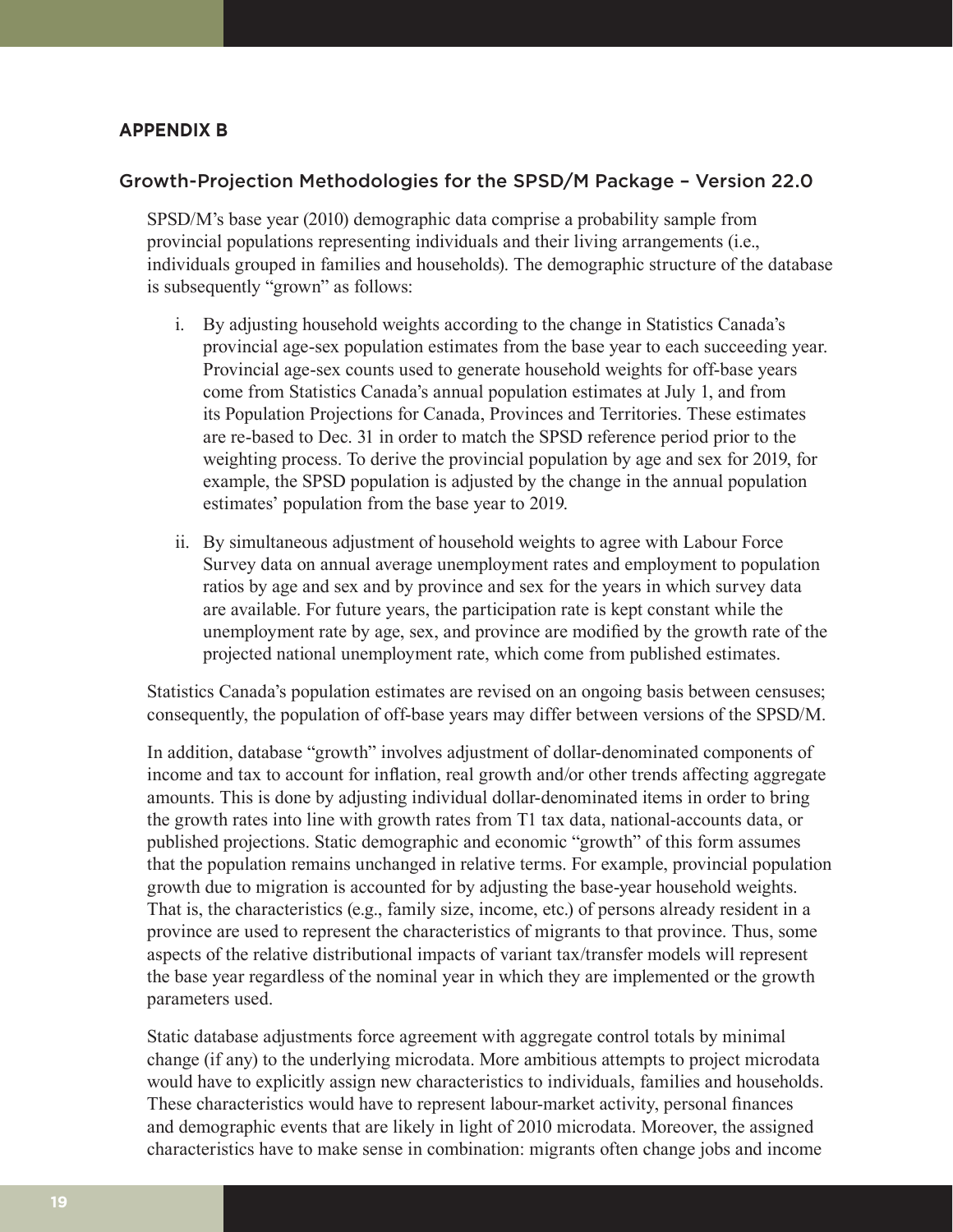levels and are more likely to be young and unmarried than the general population. Each modification made to microdata will either weaken or distort correlations that should be present or introduce spurious correlations. Keeping microdata changes to a minimum guarantees that the correlations present in the data have an empirical basis.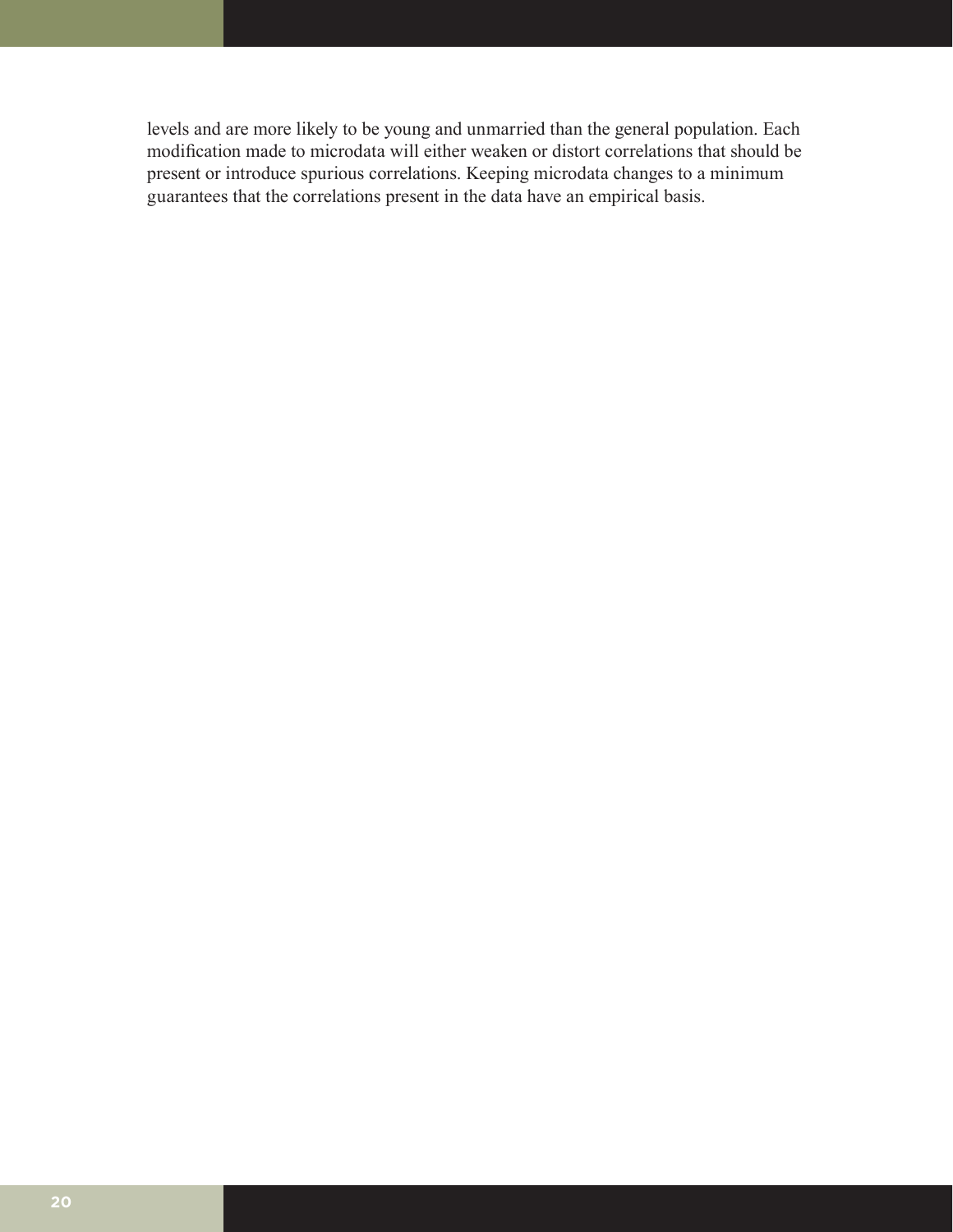## **About the Authors**

**Wayne Simpson** is a Research Fellow at The School of Public Policy and a Professor in the Department of Economics at the University of Manitoba. Dr. Simpson has published extensively on economics and has also held academic affiliations with the University of Ottawa, the University of California San Diego, University of Wollongong, the Lincoln Institute of Land Policy and St. John's College.

**Harvey Stevens** recently retired from a long career with the Department of Family Services and Housing in the Government of Manitoba. During 19 of these years, he served as a senior policy analyst managing major evaluations and policy analyses related to low-income families and children. He has expert knowledge of assistance programming and its impact on client groups. Most recently, he has been engaged in analyzing the impacts of early childhood education on development and learning. He has also been very active in job training and income security analysis.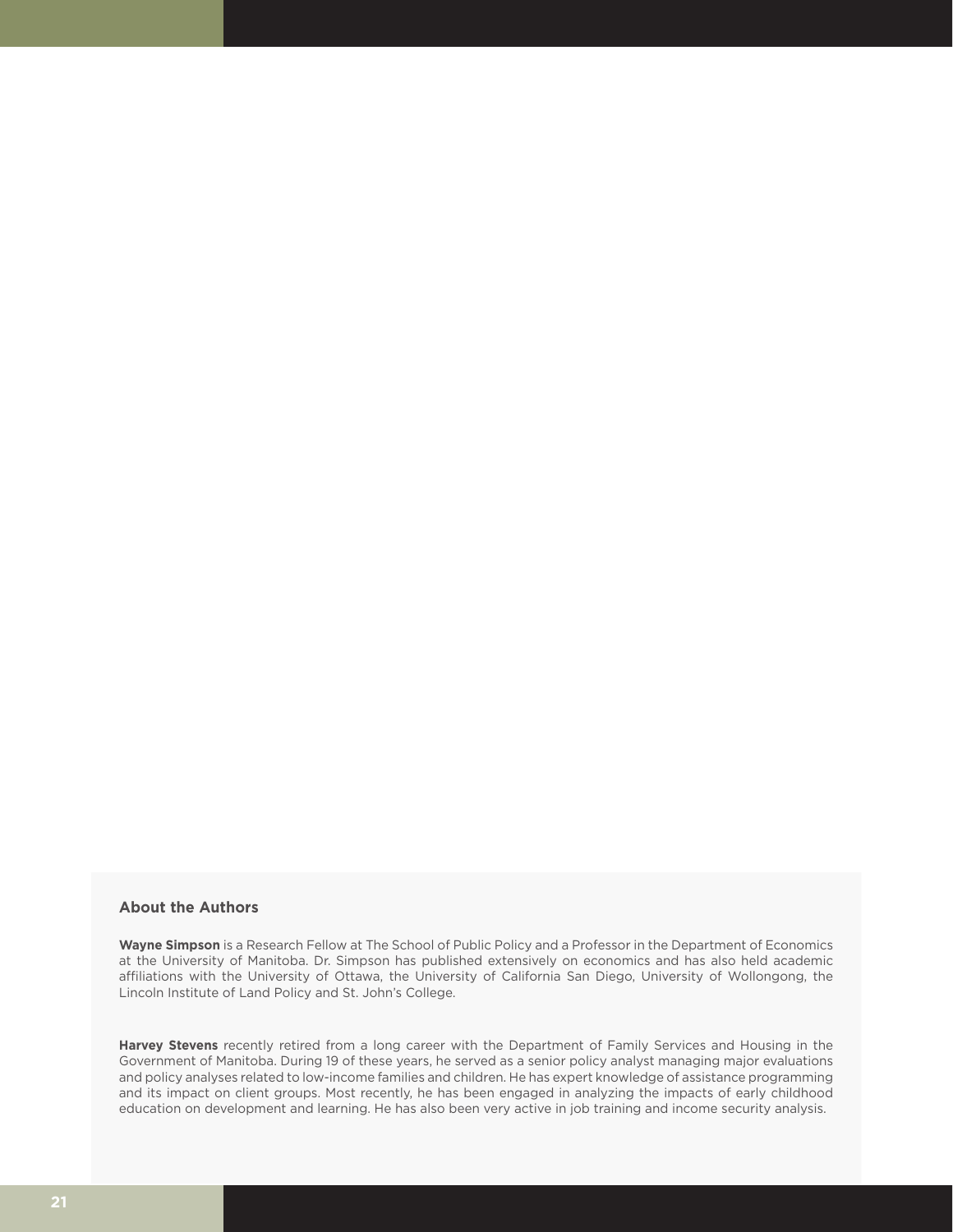# **ABOUT THE SCHOOL OF PUBLIC POLICY**

The School of Public Policy has become the flagship school of its kind in Canada by providing a practical, global and focused perspective on public policy analysis and practice in areas of energy and environmental policy, international policy and economic and social policy that is unique in Canada.

The mission of The School of Public Policy is to strengthen Canada's public service, institutions and economic performance for the betterment of our families, communities and country. We do this by:

- *Building capacity in Government* through the formal training of public servants in degree and non-degree programs, giving the people charged with making public policy work for Canada the hands-on expertise to represent our vital interests both here and abroad;
- *Improving Public Policy Discourse outside Government* through executive and strategic assessment programs, building a stronger understanding of what makes public policy work for those outside of the public sector and helps everyday Canadians make informed decisions on the politics that will shape their futures;
- *Providing a Global Perspective on Public Policy Research* through international collaborations, education, and community outreach programs, bringing global best practices to bear on Canadian public policy, resulting in decisions that benefit all people for the long term, not a few people for the short term.

Our research is conducted to the highest standards of scholarship and objectivity. The decision to pursue research is made by a Research Committee chaired by the Research Director and made up of Area and Program Directors. All research is subject to blind peer-review and the final decision whether or not to publish is made by an independent Director.

#### **The School of Public Policy**

University of Calgary, Downtown Campus 906 8th Avenue S.W., 5th Floor Calgary, Alberta T2P 1H9 Phone: 403 210 3802

#### **DISTRIBUTION**

Our publications are available online at www.policyschool.ca.

#### **DISCLAIMER**

The opinions expressed in these publications are the authors' alone and therefore do not necessarily reflect the opinions of the supporters, staff, or boards of The School of Public Policy.

#### **COPYRIGHT**

Copyright © 2016 by The School of Public Policy. All rights reserved. No part of this publication may be reproduced in any manner whatsoever without written permission except in the case of brief passages quoted in critical articles and reviews.

#### **ISSN**

1919-112x SPP Research Papers (Print) 1919-1138 SPP Research Papers (Online)

## **DATE OF ISSUE**

June 2016

#### **MEDIA INQUIRIES AND INFORMATION**

For media inquiries, please contact Morten Paulsen at 403-220-2540. Our web site, www.policyschool.ca, contains more information about The School's events, publications, and staff.

#### **DEVELOPMENT**

For information about contributing to The School of Public Policy, please contact Paul Beaudry by telephone at 403-220-4624 or by e-mail at paul.beaudry1@ucalgary.ca.